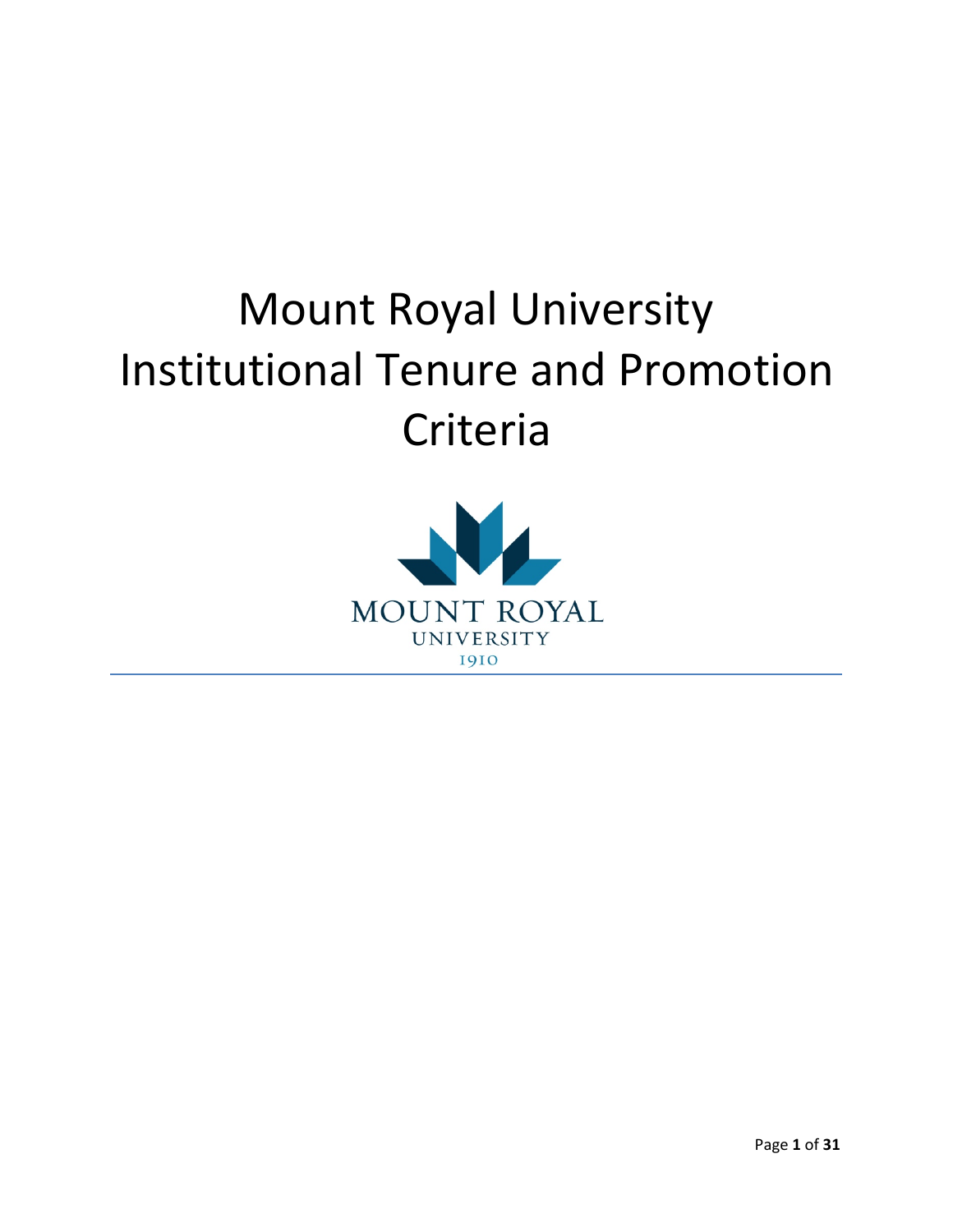## **Institutional Criteria for Tenure and Promotion**

| 2.3 Relationship between the Collective Agreement and the Recommended Criteria5            |
|--------------------------------------------------------------------------------------------|
|                                                                                            |
|                                                                                            |
|                                                                                            |
|                                                                                            |
|                                                                                            |
|                                                                                            |
|                                                                                            |
|                                                                                            |
|                                                                                            |
|                                                                                            |
|                                                                                            |
|                                                                                            |
|                                                                                            |
|                                                                                            |
|                                                                                            |
|                                                                                            |
| 7. Interpretation of the Institutional Criteria at the Faculty and Academic Unit Levels 17 |
|                                                                                            |
|                                                                                            |
| Appendix A: Guiding Principles for the Development of the Institutional Criteria 20        |
|                                                                                            |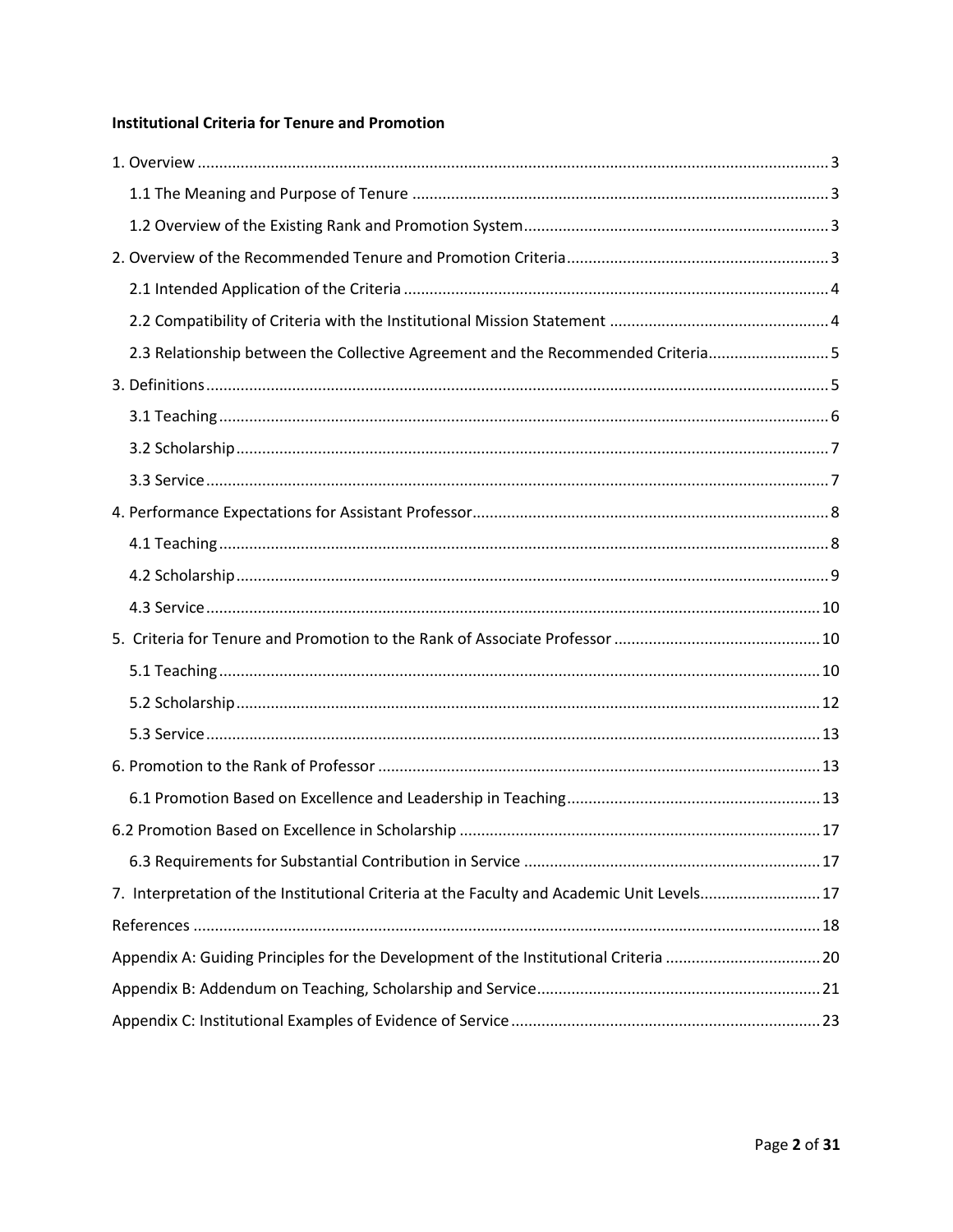As recommended by the ASC: December, 2016

## *These criteria are subject to periodic review and approval by the General Faculties Council and the Board of Governors of Mount Royal University. Next review is scheduled for 2021.*

#### <span id="page-2-0"></span>**1. Overview**

The former Appointments, Promotion and Tenure Committee (APTC), now the Academic Standards Committee (ASC), is mandated by General Faculties Council (GFC) to develop, review, and recommend to GFC, the institutional criteria for promotion and tenure of faculty members. The criteria are recommended by GFC and approved by the Board of Governors. This mandate is compatible with Appendix A of the current Collective Agreement (July 1, 2016-June 30, 2018) between the Mount Royal Faculty Association (MRFA) and the Board of Governors, and previous Collective Agreements which led to the establishment of rank and promotion at Mount Royal University (MRU). This document contains the revised institutional criteria, as developed by the ASC, for tenure and linked promotion to the rank of Associate Professor, as well as for promotion to the rank of Professor (sections 5 and 6). The principles which guide the development and review of both the tenure and promotion criteria can be found in Appendix A.

### <span id="page-2-1"></span>**1.1 The Meaning and Purpose of Tenure**

The Collective Agreement between the Mount Royal Faculty Association and the Board of Governors of Mount Royal University (2016) defines the meaning of tenure as a permanent appointment that "represents a major commitment between the Institution and the Employee." It further states that "tenure carries with it a significant responsibility for the Employee, including the obligation to continue to perform at a high level of professionalism."

### <span id="page-2-2"></span>**1.2 Overview of the Existing Rank and Promotion System**

The purpose of this section is to summarize the structure of the existing rank and promotion system at MRU. For tenured and tenurable appointments, the rank and promotion system includes three ranks: Assistant Professor, Associate Professor, and Professor. Normally, tenurable appointment of a faculty member is at the rank of Assistant Professor. **Granting of tenure is not automatic.** However, promotion to the rank of Associate Professor is automatic upon the granting of tenure. **Promotion to the rank of Professor is not automatic.** Achieving tenure and promotion require that a candidate satisfy the associated criteria.

## <span id="page-2-3"></span>**2. Overview of the Recommended Tenure and Promotion Criteria**

The recommended criteria for tenure and linked promotion to the rank of Associate Professor are listed in section 5 of this document. The detailed criteria are summarized by:

- proficient and scholarly teaching;
- significant results from scholarship (where applicable); and,
- contribution in service.

The activities above should be carried out in a responsible and professional manner.

The recommended criteria for promotion to the rank of Professor are listed in section 6. The criteria are summarized by: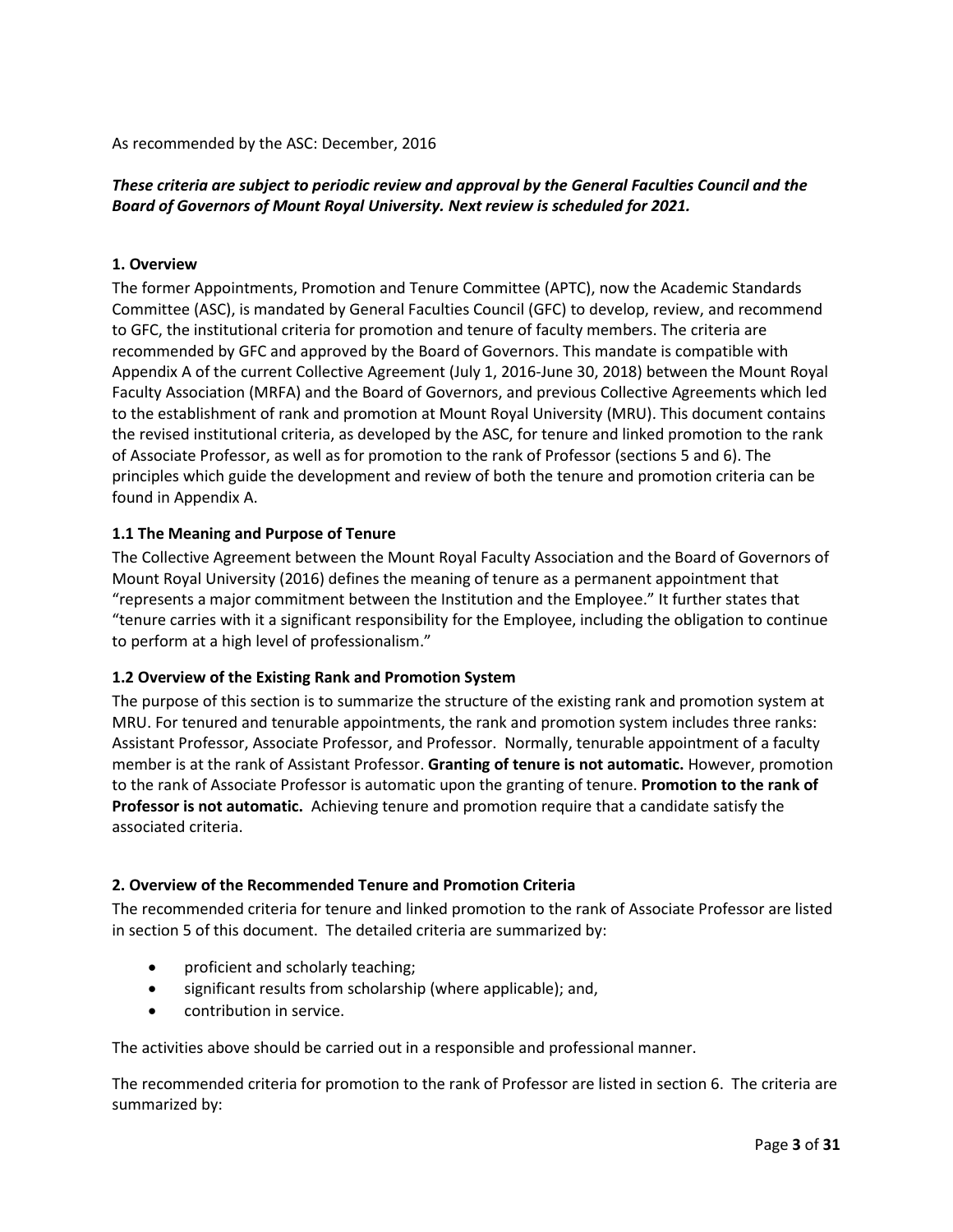- one of:
	- a) excellence and leadership in teaching or
	- b) excellence in scholarship and continued proficient and scholarly teaching
- substantial contribution in service.

The activities above should be carried out in a responsible and professional manner.

The meanings of the above are articulated via the specific criteria listed in sections 5 and 6 below.

#### <span id="page-3-0"></span>**2.1 Intended Application of the Criteria**

The recommended criteria are designed to be applied based on evidence compiled by the candidate, and presented by the candidate to the tenure and/or promotion committees in an acceptable format at tenure evaluations and at the application for tenure and/or promotion.

The criteria do not comprise an algorithm for the evaluation of candidates. Tenure and promotion committees are expected to exercise their judgement in the holistic evaluation of a candidate's application, based on these criteria and the evidence presented.

By the mid-term review, faculty in the tenure process should demonstrate that they are already working at the level of Assistant Professor and making sufficient progress towards meeting the standards of Associate Professior by the end of the tenurable period.

The recommended criteria for promotion to the rank of Full Professor are also designed to be applied holistically. Specifically,

- they are flexible with respect to a potential shifting of focus over time (e.g. they permit serviceheavy versus scholarship-heavy years); and,
- they are not based solely on the candidate's most recent contribution(s), but on performance and contributions over a career.

The recommended criteria are designed to evaluate the candidate's performance and achievements in their capacity as a faculty member, without additional restrictions, coercions, or discrimination unrelated to this capacity.

#### <span id="page-3-1"></span>**2.2 Compatibility of Criteria with the Institutional Mission Statement**

MRU's (2015) institutional mission statement is as follows:

Since 1910, Mount Royal has built a reputation on a strong, liberal education foundation with an undergraduate focus. More than a century later, we remain responsive to the needs of our community through our enduring commitment to this legacy. We are a community of engaged citizens, providing personalized, experiential and outcome-based learning in an environment of inclusion, diversity and respect. Through our focus on teaching and learning informed by scholarship, we are preparing our graduates for success in their careers and lives. (p. 8)

The institutional criteria for tenure and promotion described in this document are designed to support MRU's mission in the following ways:

• they support the primacy of teaching, informed by scholarship;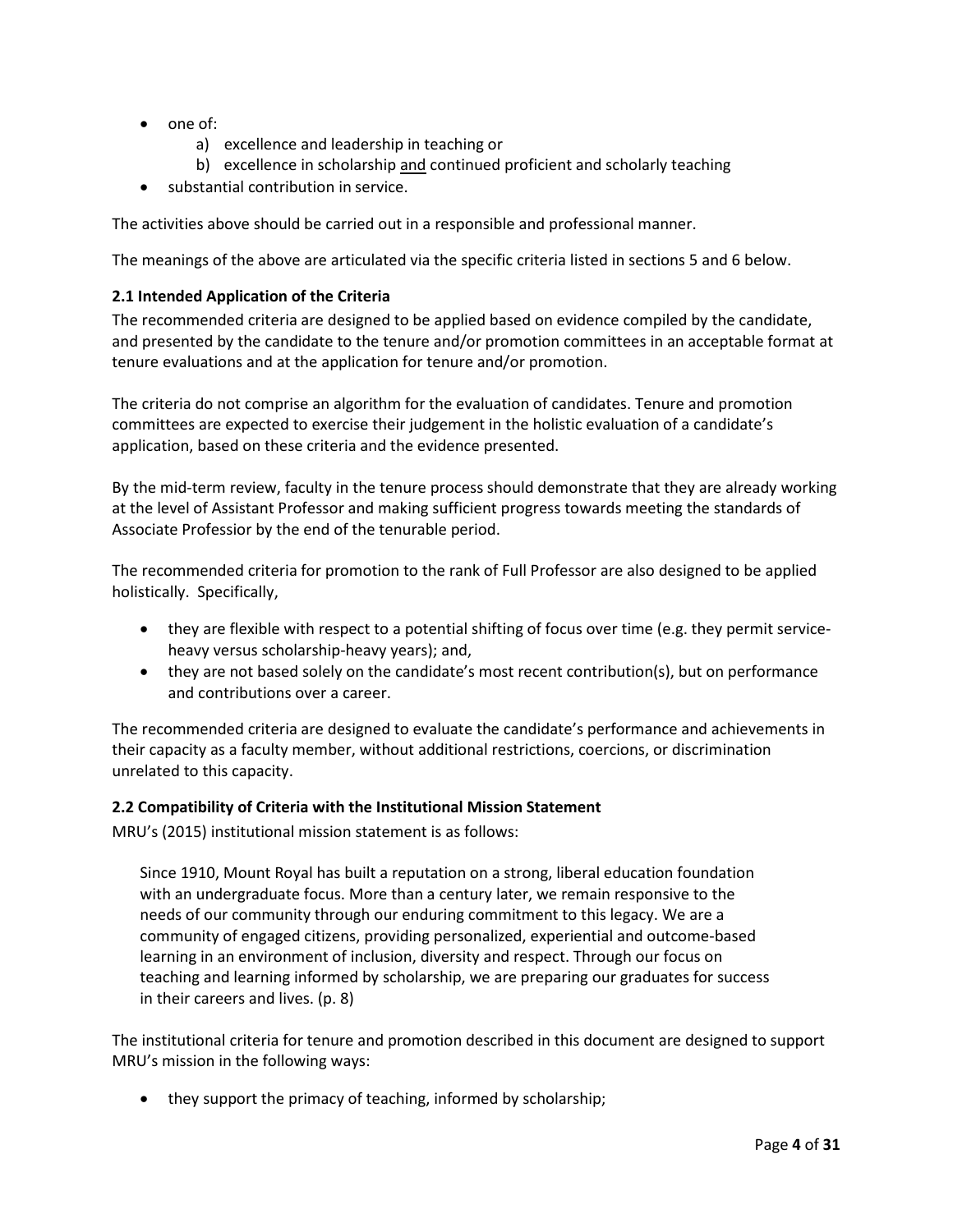- they support flexibility, the academic diversity of faculty, and inclusiveness with respect to recognized teaching, scholarship, and service activities; and,
- they support encouragement and recognition of faculty contributions that promote a high-quality student experience.

The institutional criteria for tenure and promotion will help to attract, retain, and reward faculty who share the institutional vision, and that this will help make MRU a Canadian university of choice for undergraduate education.

## <span id="page-4-0"></span>**2.3 Relationship between the Collective Agreement and the Recommended Criteria**

The Collective Agreement defines the principles, structure, and basic processes of the rank, promotion and tenure system.

Regarding the implementation of tenure at MRU, the relationship between the Collective Agreement and the ASC required that ASC develop detailed criteria and standards related to the general criteria for tenure outlined in the Collective Agreement. The institutional criteria listed in section 5 of this document pertain to this requirement and deals specifically with:

- evidence of proficient and scholarly teaching, including the extent to which duties have been carried out in a responsible and professional manner;
- evidence of scholarship, where applicable, congruent with the teaching loads and resources available for scholarship at an undergraduate university, including the extent to which duties have been carried out in a responsible and professional manner; and,
- evidence of significant contributions in service, including the extent to which duties have been carried out in a responsible and professional manner.

The Collective Agreement further stipulates that the standards shall be met in all applicable categories above. Exceeding the standards in one category shall not lower the performance expectations in the other categories.

Regarding implementation of promotion at MRU, the relationship between the Collective Agreement and the ASC required that the ASC undertake the development of detailed criteria and standards for promotion to the rank of Professor. Section 6 of this document pertains to this request, and deals specifically with:

- the detailed institutional criteria with respect to the "general criteria" for Full Professor;
- evidence of proficient and scholarly teaching, including the extent to which duties have been carried out in a responsible and professional manner;
- evidence of scholarship, where applicable, congruent with the teaching loads and resources available for scholarship at an undergraduate university, including the extent to which duties have been carried out in a responsible and professional manner; and,
- evidence of significant contributions in service, including the extent to which duties have been carried out in a responsible and professional manner.

### <span id="page-4-1"></span>**3. Definitions**

Faculty roles and responsibilities are expressed in terms of teaching, scholarship (if applicable), and service. This section defines these terms as they relate to tenure and promotion.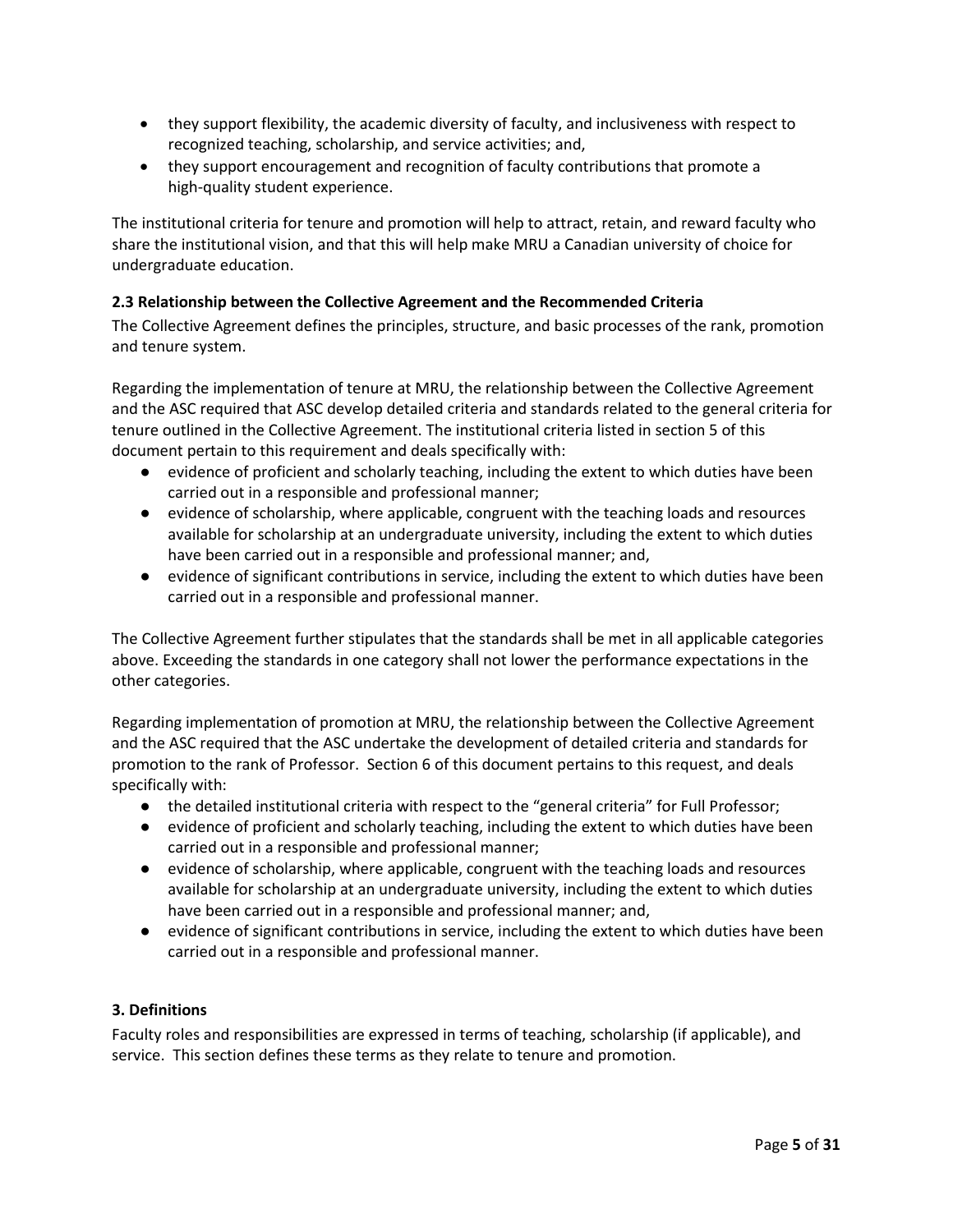It is very important to note that these three types of activity are overlapping and interconnected, not discrete, rigidly defined categories. Some examples of evidence appear in more than one category below. When a candidate brings forward evidence in support of a promotion or tenure application, they may categorize the contributions with some degree of flexibility, but **each piece of evidence may only be used to support one of teaching or scholarship or service**. The candidate can make a case for including evidence in the particular category of their choice.

For reference, the Addendum on Teaching, Scholarship and Service from the Collective Agreement is included in Appendix B of this document.

## <span id="page-5-0"></span>**3.1 Teaching**

Teaching involves not only what takes place in the class but also activities such as curriculum design, mentorship and student supervision. Please see the Addendum on Teaching, Scholarship and Service in the Collective Agreement in Appendix B, for a detailed, but not comprehensive list of examples. Scholarly literature on teaching often describes growth in teaching effectiveness in three phases:

- **Good or competent teaching**—the criteria developed for MRU build on criteria developed by Chickering and Gamson (1987): encourages contact between students and faculty; develops reciprocity and cooperation among students; encourages active learning; gives prompt feedback; emphasizes time on task; communicates high expectations; respects diverse talents and ways of learning.
- **Scholarly teaching** Scholarly teachers view teaching as a profession with its own knowledge base (related to teaching and learning), one that essentially constitutes a second discipline requiring the development of expertise in teaching and learning. Scholarly teachers are reflective practitioners, conduct systematic observations of teaching and learning and refine their practices, engage in teaching and learning professional development, remain current in their disciplines, and utilize pedagogical best practices for the discipline. Unlike the Scholarship of Teaching and Learning, scholarly teaching is not necessarily disseminated beyond the immediate context (Kreber, 2002; Martin, 2007; Vajoczki, Savage, Martin, Borin, & Kustra, 2011).**Leadership in teaching**— Leaders in teaching are educators who have a sustained impact beyond the local level. They engage in leadership roles in service of teaching and learning; influence dialogue about teaching at a national or international level; provide leadership for major educational initiatives; create new ways of understanding or advancing knowledge about the topics being taught and learned; inspire by making significant contributions to teaching communities; willing to experiment; demonstrate sustained development in teaching and learning practices; and seek to provide mentorship by sharing and contributing to the growth of other educators (Astin & Astin, 2000; Fullan, 2009; Martin, Trigwell, Prosser, & Ramsden, 2003).

Evidence for teaching activities will be provided through the candidate's annual report, teaching or participant evaluations, teaching philosophy, reflective assessment of teaching document, representative assignments, course outlines, and other documentation relevant to the application such as awards and examples of impact.

Evaluation of teaching should be holistic and not rely solely on student evaluations of instruction. Evaluation documents should be read for trends, patterns, and comments, both positive and negative. Results from a variety of courses should be included in the candidate's tenure or promotion dossier. Individual departments are in a position to understand influences on evaluations, which may include deployment of new teaching and assessment methodologies that could affect student perceptions.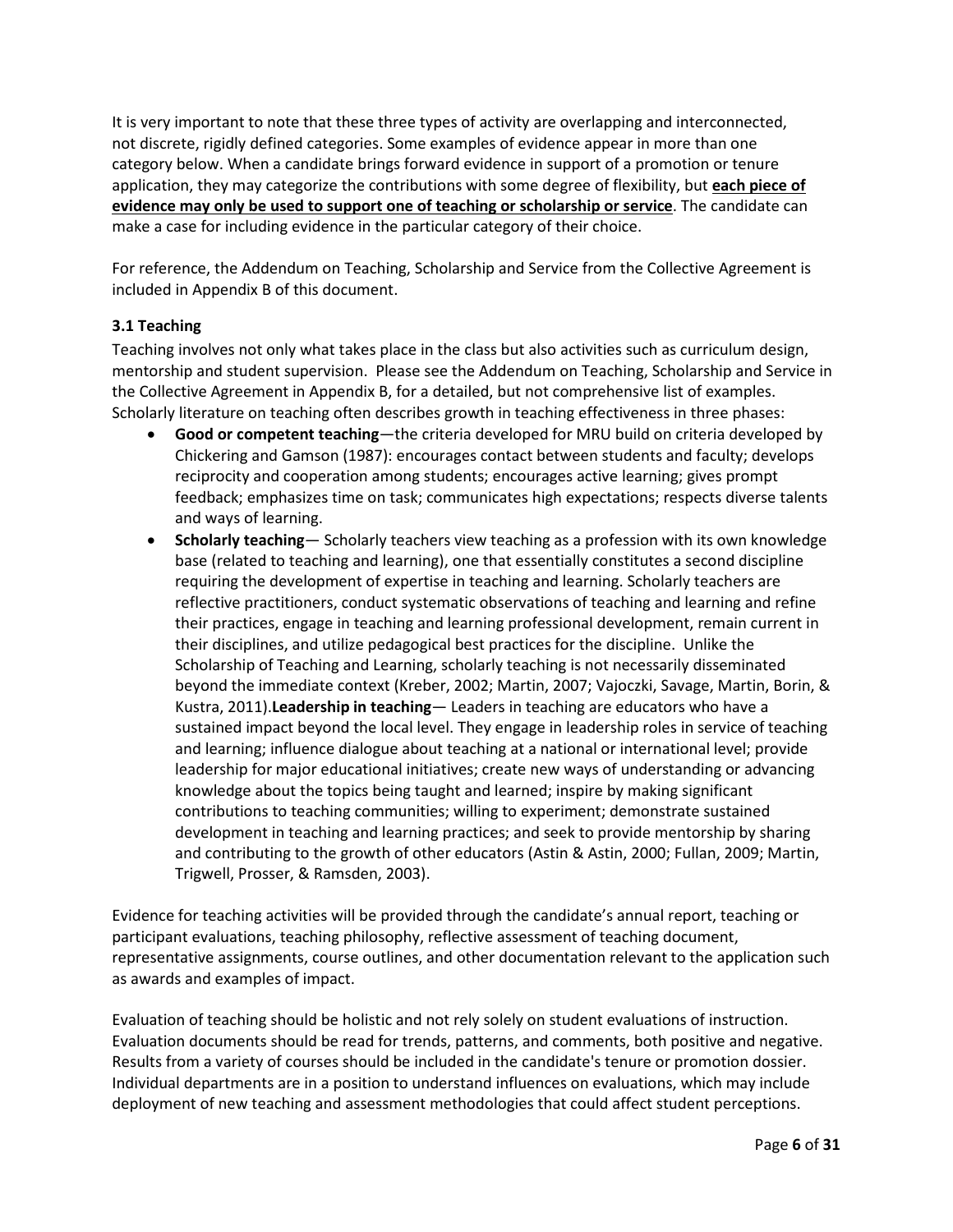## <span id="page-6-0"></span>**3.2 Scholarship**

Scholarship encompasses research, creative and artistic work. All of these forms of scholarship are valued equally at MRU. This reflects the diversity of the academic pursuits of faculty, and of their contributions to knowledge. Scholarship may be based within or across disciplines. Scholarship includes:

- **discovery**—investigative inquiry that builds a distinctive body of knowledge (Boyer, 1997);
- **integration**—analytical inquiry that develops new insights and understanding as a result of bringing together and synthesizing knowledge and information from a wide variety of sources (Boyer, 1997);
- **application**—inquiry that advances knowledge through engagement with the application of knowledge and expert practice (Boyer, 1997);
- **scholarship of teaching and learning (SOTL)**—using disciplinary methods and research practices to study and improve student learning, and to disseminate the resulting knowledge through scholarly, peer-reviewed channels (McCarthy, 2008).

While faculty may choose to engage in one or more of these forms of scholarship, MRU recognizes that the defining aspect of scholarship is that it is disseminated through appropriate channels and reviewed by peers, through publication or presentation in credible academic, professional, or creative forums. Dissemination venues will vary with the subject and purpose of the scholarship and it is the candidate's responsibility to provide a rational for each choice of venue. Please see the Addendum on Teaching, Scholarship and Service in the MRFA Collective Agreement (Appendix B), for a detailed, but not comprehensive list of examples.

Evidence for scholarship activities will be provided through the candidate's scholarship plan, examples of work, reflective assessment of scholarship document, annual reports, and other documentation relevant to the application such as awards and examples of impact. **See the appropriate Faculty level document for examples of evidence of scholarship.** 

### <span id="page-6-1"></span>**3.3 Service**

Service is important and necessary to the effective functioning of the University and a requirement of all full-time and limited term faculty. Service not only demonstrates commitment to the Institution, but supports MRU's commitment to engage with the communities outside its walls. Service may include service to the academic unit and faculty, service to the university, service to academic fields of study, and service to the broader community where these activities are related to the individual's academic discipline or responsibilities as a member of the MRU community. The level of involvement in service activity is categorized by "participation" versus "contribution", where the latter requires a greater degree of involvement.

Specifically,

- participation in the governance and activities of the academic unit, faculty and/or university engages faculty members in active discussion and collegial decision making processes; and,
- contribution necessitates a greater level of involvement as measured by specific responsibilities and investment of time.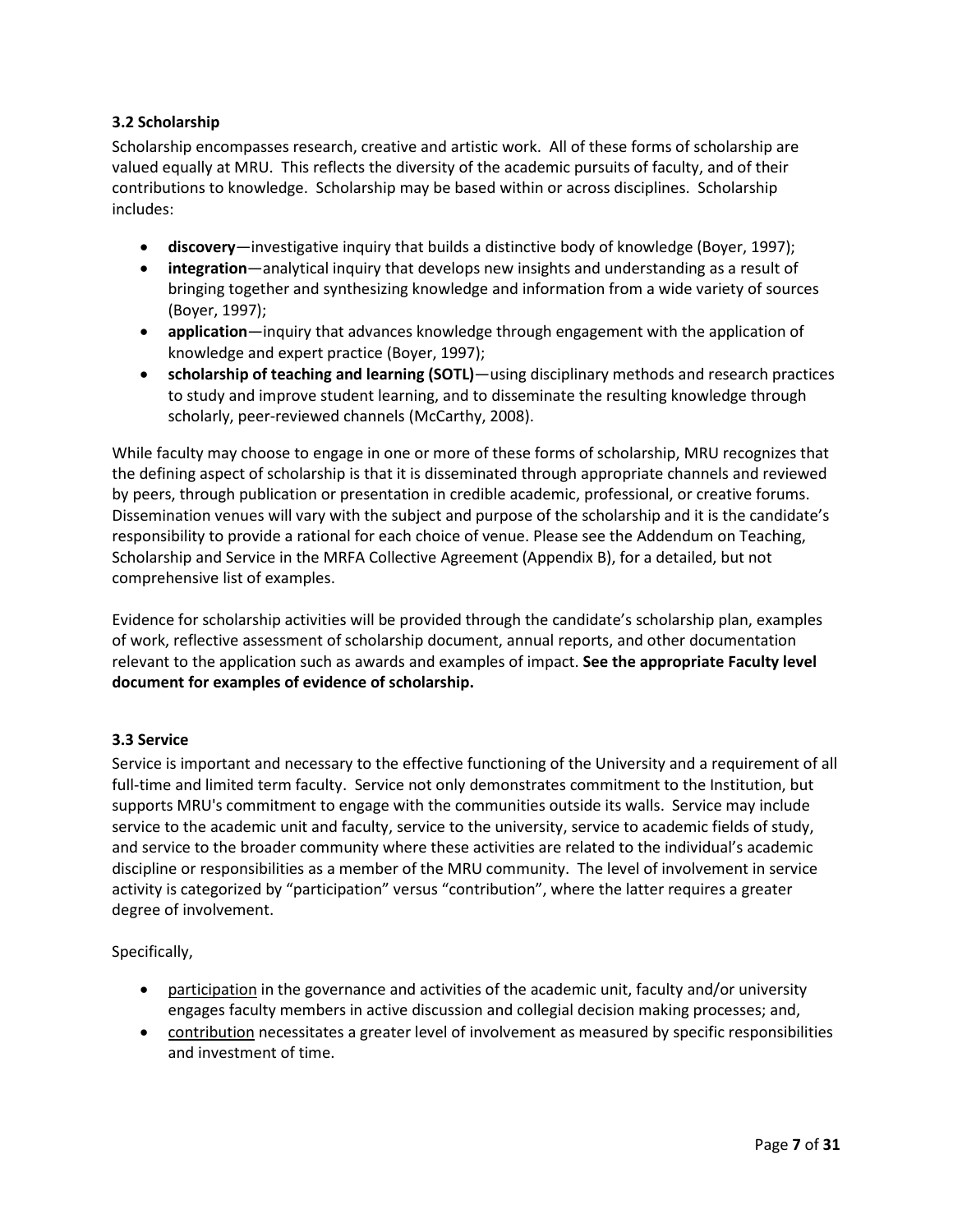Evidence for service activities will be provided through the candidate's annual report, curriculum vitae, and any other documentation relevant to the application. Activities for which reassigned time is received may be included as evidence of service by the candidate. See Appendix C for examples of evidence of service.

## <span id="page-7-0"></span>**4. Performance Expectations for Assistant Professor**

## **All faculty members, regardless of category of appointment or rank, are expected to work towards, eventually attain, and then maintain an acceptable level of performance in teaching, scholarship (where applicable), and service.**

Satisfying the criteria below should be a primary goal of any faculty member. As such, the criteria in this section are included in the criteria for all tenure and promotion decisions, regardless of the rank. It may also be helpful to refer to the criteria below during annual and mid-term evaluation of faculty at the ranks of Assistant Professor. Please note, however, that tenurable faculty members must, by the end of the tenure process, be performing at a level that satisfies **all** the tenure criteria listed in section 5.

## <span id="page-7-1"></span>**4.1 Teaching**

Teaching: the faculty member clearly demonstrates competent teaching, including the extent to which duties have been carried out in a responsible and professional manner. The criteria are that the candidate:

- demonstrates satisfactory knowledge of the relevant subject area(s);
- organizes and presents course content clearly;
- communicates high expectations;
- fosters interaction between students and faculty;
- encourages active learning;
- develops collaboration and cooperation among students;
- emphasizes time on task;
- gives prompt and meaningful feedback;
- respects diverse talents and ways of learning; and,
- performs course-related administrative tasks efficiently

Respecting the diversity of disciplinary contexts, examples of acceptable evidence may include, but are not limited to, evidence generated by the activities shown in the table below. Candidates are expected to provide evidence for how they met each of the criteria listed.

This means that judgments are made in a tenure evaluation on whether the evidence presented in the dossier is sufficient to demonstrate the degree of accomplishment required to fulfill the criteria.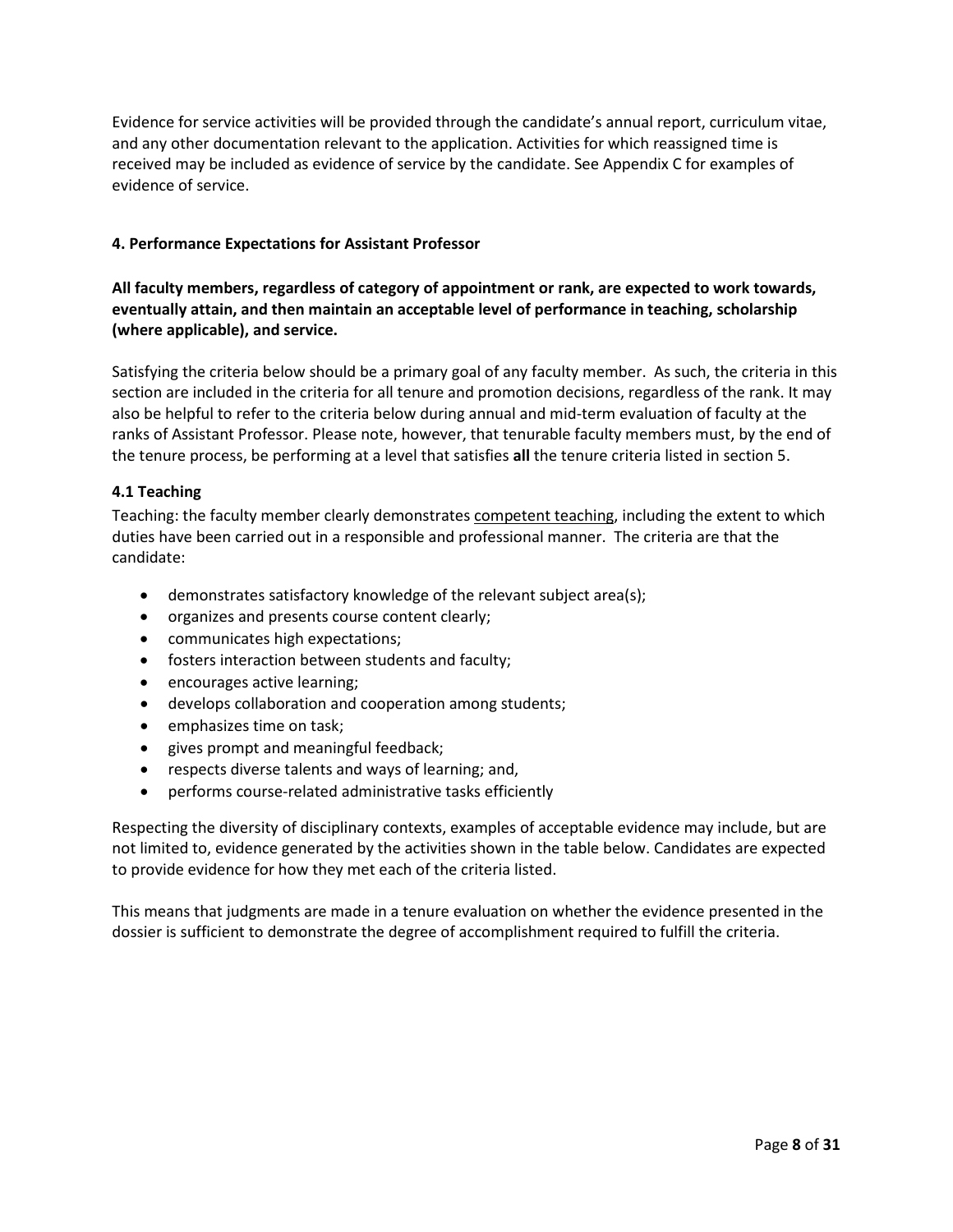Table 1: MRU Teaching Criteria and Possible Examples for Assistant Professor

|                                              | <b>Example Activities</b>                                                                       |
|----------------------------------------------|-------------------------------------------------------------------------------------------------|
| <b>MRU Criteria</b>                          | Examples may include, but are not limited to the                                                |
|                                              | following activities:                                                                           |
| Satisfactory knowledge of relevant subject   | Participates in developmental activities to<br>$\bullet$                                        |
| areas                                        | enhance teaching                                                                                |
|                                              | Delivers course material in a manner that<br>$\bullet$                                          |
| Organizes and presents course content        | observes the course outline<br>Integrates course-specific outcomes / aims<br>$\bullet$          |
| clearly                                      | into course outlines                                                                            |
|                                              | Communicates clear criteria for evaluating<br>$\bullet$                                         |
| Communicates high expectations               | student performance                                                                             |
|                                              | Participates in MRU new faculty orientation<br>$\bullet$                                        |
| Fosters interaction between students         | Provides individual research consultations<br>$\bullet$<br>and referrals                        |
| and faculty                                  | Conducts formal teaching of students outside                                                    |
|                                              | the classroom setting including such activities                                                 |
| Encourages active learning                   | as individual consultations, field schools, and                                                 |
|                                              | experiential learning where appropriate                                                         |
| Develops collaboration and cooperation       | Uses discipline-specific techniques in class to<br>$\bullet$                                    |
| among students                               | help students understand the material<br>Provides timely and effective feedback on<br>$\bullet$ |
|                                              | student work                                                                                    |
| Emphasizes time on task                      | Develops assignments and activities which                                                       |
|                                              | speak to diverse student talents                                                                |
| Gives prompt and meaningful feedback         | Demonstrates willingness to provide<br>$\bullet$                                                |
|                                              | reasonable support to students with learning                                                    |
| Respects diverse talents and ways of         | difficulties<br>Develops curriculum materials (e.g., course<br>$\bullet$                        |
| learning                                     | outlines, assignments, and assessment tools)                                                    |
| Performs course-related administrative tasks | Participates in program reviews and                                                             |
| efficiently                                  | reporting for accreditation (e.g. Quality                                                       |
|                                              | Council submissions)                                                                            |
|                                              | Makes resources available to support<br>learning, teaching, and scholarship                     |
|                                              | Participates in discussions between                                                             |
|                                              | instructors of multi-section courses to                                                         |
|                                              | maintain consistency between sections                                                           |
|                                              |                                                                                                 |
|                                              |                                                                                                 |

## <span id="page-8-0"></span>**4.2 Scholarship**

Scholarship**:** the faculty member on the Teaching-Scholarship-Service work pattern clearly demonstrates adequate preparation for scholarship, including the extent to which duties have been carried out in a responsible and professional manner. The criterion is: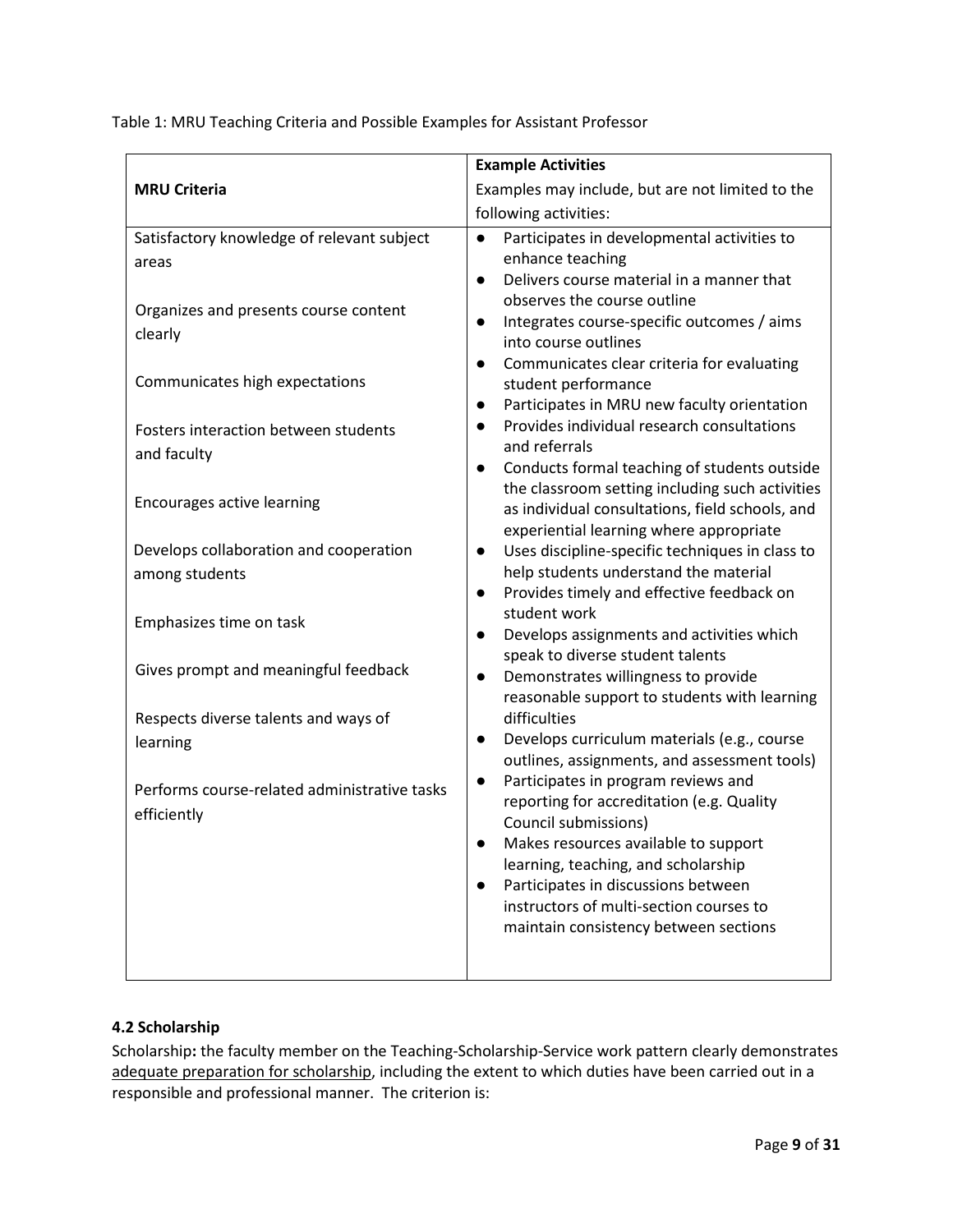• the candidate has established, or is working to establish, the foundation of an appropriate program of scholarship, feasible with respect to time and resources in a MRU context

See the appropriate Faculty level document for examples of scholarship.

#### <span id="page-9-0"></span>**4.3 Service**

Service: the faculty member clearly demonstrates participation, including the extent to which duties have been carried out in a responsible and professional manner. The criteria are that the candidate participates in:

- participates in the governance and activities of the academic unit; and,
- participates in academic governance at the faculty council level.

See Appendix C for institutional examples of evidence of service.

#### <span id="page-9-1"></span>**5. Criteria for Tenure and Promotion to the Rank of Associate Professor**

To be eligible for tenure, a candidate must, at the time of application, satisfy the Associate Professor criteria in teaching, scholarship (where applicable), and service. Exceptional performance in any of these categories does not lower the performance expectations in the remaining categories.

#### <span id="page-9-2"></span>**5.1 Teaching**

**Teaching:** the candidate clearly demonstrates proficient and scholarly teaching, including the extent to which duties have been carried out in a responsible and professional manner. The criteria include all of the criteria for "competent teaching", plus the following:

- demonstrates currency in his or her discipline(s);
- engages in teaching and learning professional development;
- utilizes pedagogical best practices for the discipline;
- aligns teaching philosophy, intended outcomes, learning activities and assessment strategies; and,
- engages in systematic reflection on teaching practices.

Respecting the diversity of disciplinary contexts, examples of acceptable evidence may include, but are not limited to evidence generated by the following activities. Candidates may choose what to include demonstrating the criteria. Candidates are expected to provide evidence for how they met each of the criteria listed.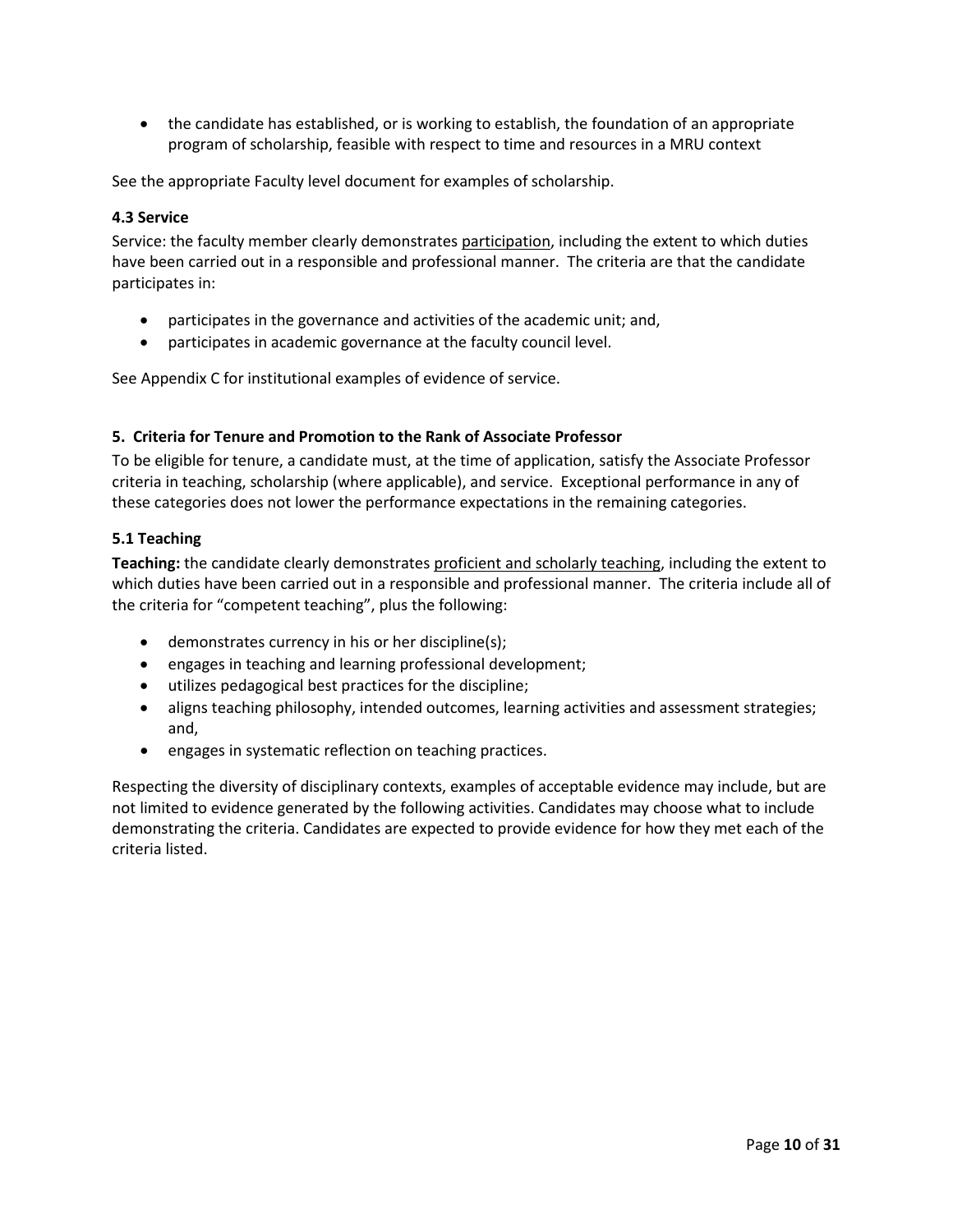| <b>MRU Criteria</b>            | <b>Example Activities</b>                                                 |  |  |  |
|--------------------------------|---------------------------------------------------------------------------|--|--|--|
|                                | Examples may include, but are not limited to the following                |  |  |  |
|                                | activities.                                                               |  |  |  |
| Demonstrates currency in their | • Participates in conferences related to the                              |  |  |  |
| discipline[s]                  | discipline/profession                                                     |  |  |  |
|                                | • Reviews teaching materials and updates as necessary                     |  |  |  |
|                                | • Develops a diversity of courses, curriculum, instruction                |  |  |  |
|                                | related projects, technologies, and resources                             |  |  |  |
|                                | • Holds membership(s) in professional organizations (where<br>applicable) |  |  |  |
|                                | • Engages with scholarly work that reinforces currency                    |  |  |  |
|                                | • Coordinates or participates in program evaluation                       |  |  |  |
|                                | • Demonstrates interdisciplinary teaching, mentorship, and                |  |  |  |
|                                | collaboration                                                             |  |  |  |
|                                | • Analyzes library and archival collections for internal and              |  |  |  |
|                                | external purposes                                                         |  |  |  |
|                                | • Provides department/faculty wide talks on candidate's                   |  |  |  |
|                                | discipline                                                                |  |  |  |
|                                | • Revises curriculum to accommodate new teaching                          |  |  |  |
|                                | practices or discipline information / practices, informed by              |  |  |  |
|                                | the literature                                                            |  |  |  |
|                                | • Selects laboratory or tutorial materials that reflect recent            |  |  |  |
|                                | best practices/skills in the discipline                                   |  |  |  |
| Engages in teaching and        | • Attends professional development seminars / workshops /                 |  |  |  |
| learning professional          | colloquia                                                                 |  |  |  |
| development                    | • Participates in learning communities or other formal                    |  |  |  |
|                                | consultation with colleagues (e.g., Triad, faculty learning               |  |  |  |
|                                | communities, SOTL project, advisory committees)                           |  |  |  |
|                                | • Creates collaborative learning opportunities                            |  |  |  |
|                                | • Incorporates appropriate pedagogical practices from                     |  |  |  |
|                                | relevant disciplines in teaching activities                               |  |  |  |
|                                | • Regularly reviews and revises curriculum and course                     |  |  |  |
|                                | development documents                                                     |  |  |  |
|                                | • Participates in teaching and learning workshops                         |  |  |  |

Table 2: MRU Teaching Criteria and Possible Examples for Associate Professor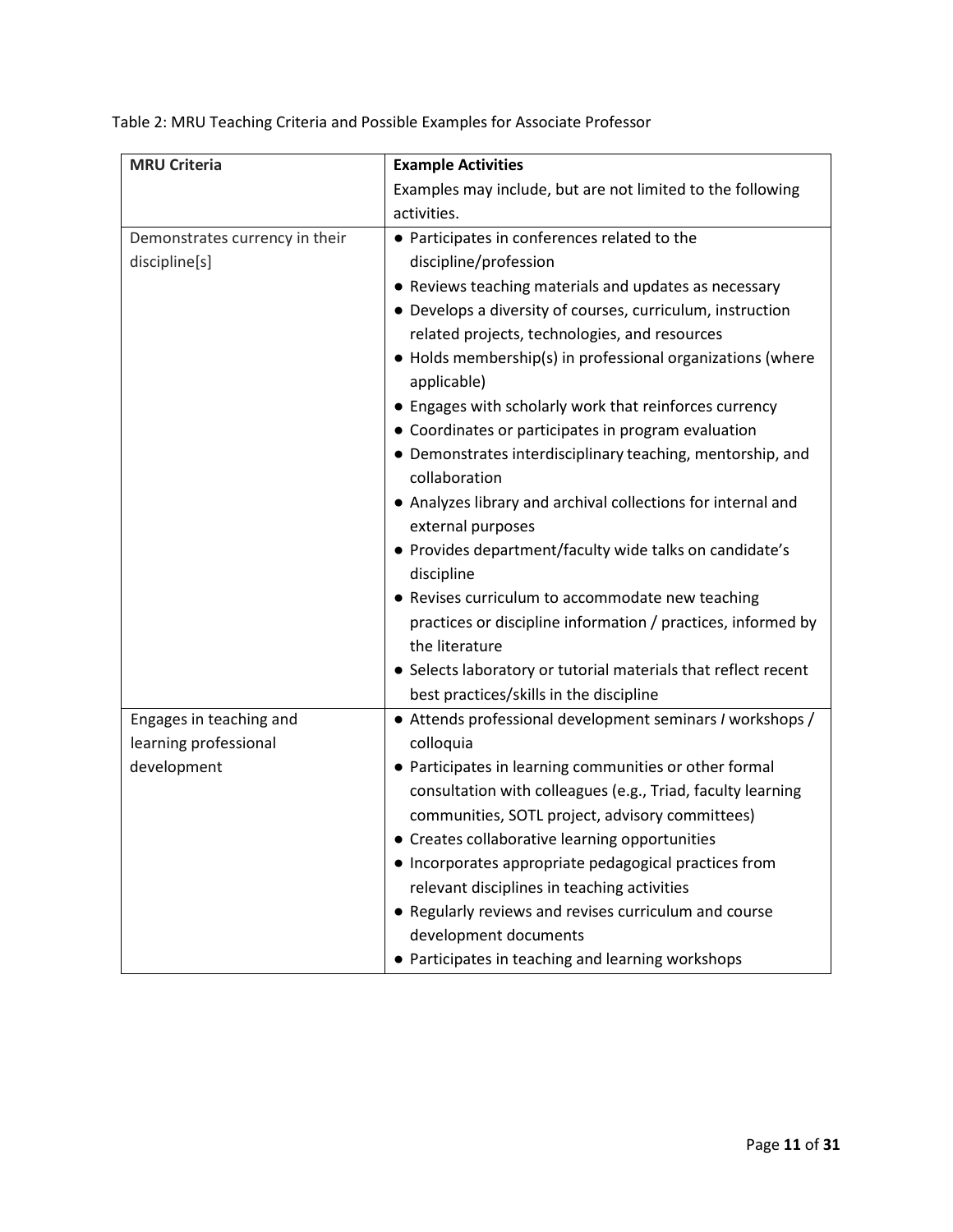| <b>MRU Criteria</b>                 | <b>Example Activities</b>                                      |  |  |
|-------------------------------------|----------------------------------------------------------------|--|--|
|                                     | Examples may include, but are not limited to the following     |  |  |
|                                     | activities.                                                    |  |  |
| Utilizes pedagogical best practices | • Reflects an understanding of some of the current best        |  |  |
| for the discipline                  | practices of pedagogy in selection of activities and           |  |  |
|                                     | assessments                                                    |  |  |
|                                     | • Where appropriate, works/mentors individual students in      |  |  |
|                                     | honours streams, directed reading courses, and/or              |  |  |
|                                     | independent research projects beyond assigned workload         |  |  |
|                                     | • Receives (or nominated for) teaching awards or               |  |  |
|                                     | commendations                                                  |  |  |
| Aligns teaching philosophy,         | • Develops a reflective assessment of teaching document,       |  |  |
| intended outcomes, learning         | including a scholarly teaching philosophy that is evidenced    |  |  |
| activities, and assessment          | within their teaching activities                               |  |  |
| strategies                          | • Selects activities and assessments that reflect current best |  |  |
|                                     | practices of pedagogy                                          |  |  |
|                                     | • Demonstrates willingness to teach new courses, when and      |  |  |
|                                     | if, this is required by the academic unit or discipline        |  |  |
|                                     | • Provides a detailed teaching philosophy                      |  |  |
|                                     | • Incorporates assessments and exercises that mirror or        |  |  |
|                                     | simulate discipline-specific activities and tasks              |  |  |
|                                     | • Aligns curriculum and / or course development documents      |  |  |
|                                     | with teaching philosophy                                       |  |  |
| Engages in systematic               | • Demonstrates evolving teaching practices stemming from       |  |  |
| reflection on teaching              | ongoing reflection and self-evaluation                         |  |  |
| practices                           | • Integrates student and peer feedback into teaching           |  |  |
|                                     | philosophy and practice                                        |  |  |
|                                     | • Reviews and revises as needed course materials, rubrics, or  |  |  |
|                                     | other assessment devices                                       |  |  |
|                                     |                                                                |  |  |

# <span id="page-11-0"></span>**5.2 Scholarship**

**Scholarship (where applicable):** the candidate clearly demonstrates significant results from scholarship, including the extent to which duties have been carried out in a responsible and professional manner. The criteria are that the candidate:

- has established the foundation of an appropriate program of scholarship, feasible with respect to time and resources in a MRU context;
- has produced significant results within that program of scholarship;
- has communicated those results as scholarly contributions to one or more relevant fields, through dissemination in appropriate, peer-reviewed venues; and,
- engages in systematic reflection on scholarly practices.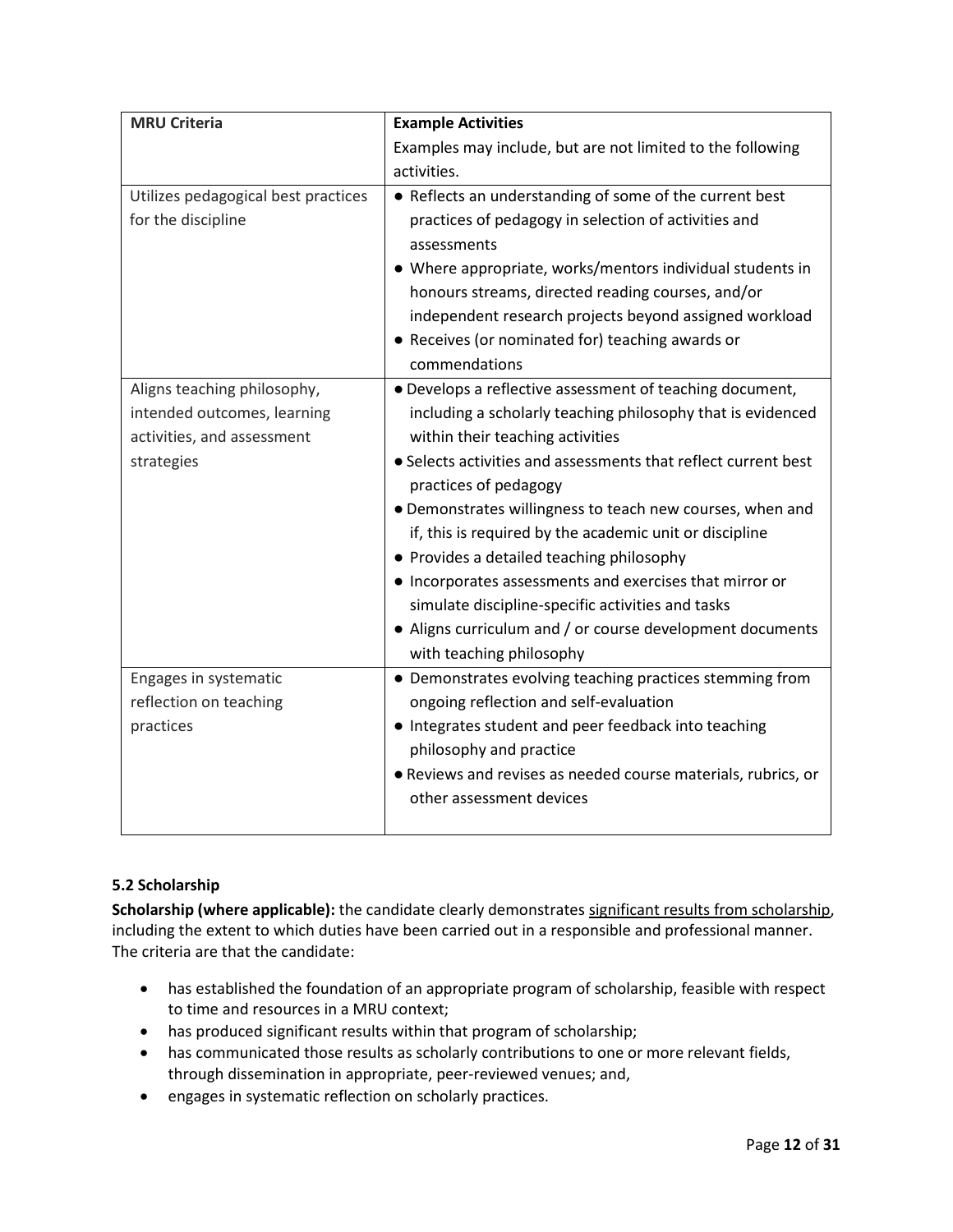See the appropriate Faculty level document for examples of evidence of scholarship.

## <span id="page-12-0"></span>**5.3 Service**

**Service:** the candidate clearly demonstrates contribution in service, including the extent to which duties have been carried out in a responsible and professional manner. The criteria include all of the criteria for "participation" (see section 4.3), plus the following:

- the candidate has contributed significantly in at least one of:
	- o service to the academic unit and faculty;
	- o service to the university;
	- o service to academic fields of study; and,
	- o service to the broader community, in a faculty member- or discipline-related capacity.

"Contributed significantly" requires candidates to provide evidence of service activity at the level suggested by examples provided for Contribution (Level I) in Appendix C.

### <span id="page-12-1"></span>**6. Promotion to the Rank of Professor**

At MRU, promotion to the rank of Professor is a formal recognition of sustained excellence as a faculty member in an instructionally-focused context.

A candidate is eligible for promotion when:

- they are working at a level that satisfies the criteria below; and,
- that level of performance is judged to represent a clear and prolonged trend within a career.

Length of service is not a criterion for promotion to the rank of Professor. Specifically, there is no set minimum number of years to be served at the rank of Associate Professor before a candidate is eligible to be promoted to Professor, nor is promotion based on seniority.

A degree of flexibility is provided in that a candidate's application is judged according to:

- a) **one of**:
	- i. excellence and leadership in teaching
	- ii. excellence in scholarship and continued proficient and scholarly teaching
- **b) substantial contribution in service**

Exceptional performance in any of the above categories does not lower the performance expectations in the remaining categories.

For promotion to the rank of Professor, excellence must be recognized not only within the institution, but also nationally or internationally. For demonstration of national or international recognition, the types of evidence may vary by discipline and by candidate, and must be assessed on a case-by-case basis.

### <span id="page-12-2"></span>**6.1 Promotion Based on Excellence and Leadership in Teaching**

The candidate is an exemplary teacher who demonstrates leadership in teaching. The criteria include all the criteria for proficient and scholarly teaching, including the extent to which duties have been carried out in a responsible and professional manner, plus the following: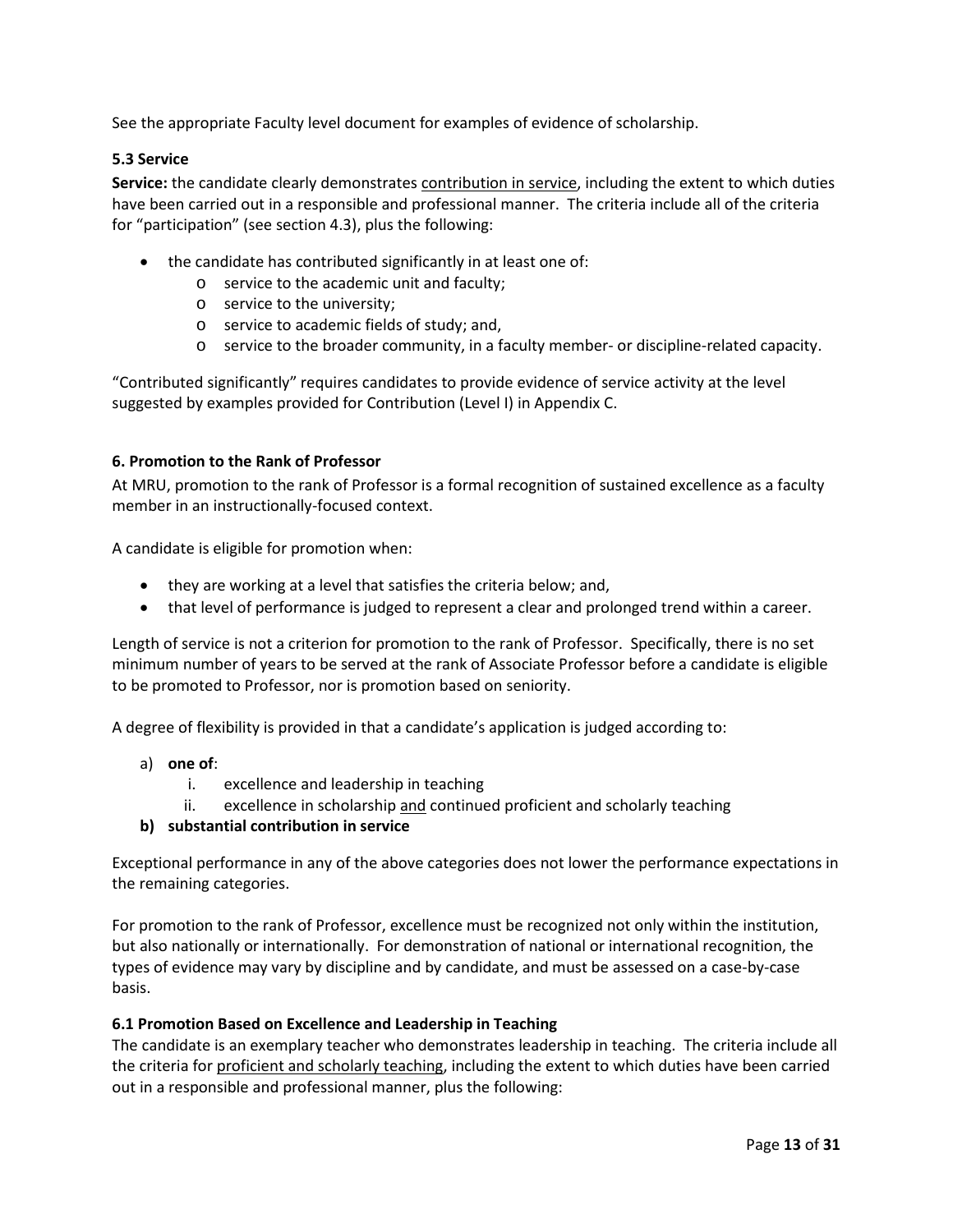- the candidate demonstrates a sustained and significant impact on teaching beyond the individual's classes;
- the candidate influences professional dialogue about teaching beyond the academic unit;
- the candidate provides leadership for major educational initiatives in or beyond the university;
- the candidate champions the ongoing enhancement of undergraduate education; and,
- the candidate's contribution to teaching and learning is recognized by peers at the national or international level.

For those faculty for whom such activities listed below form part of their required workload, candidates must demonstrate significant leadership at the institutional, national, and/or international levels beyond their regular duties.

Respecting the diversity of disciplinary contexts, examples of acceptable evidence may include, but are not limited to evidence generated by the following activities. Candidates may choose what to include demonstrating the criteria. Candidates are expected to provide evidence for how they met each of the criteria listed.

| <b>MRU Criteria</b>                 | <b>Example Activities</b>                                        |  |  |
|-------------------------------------|------------------------------------------------------------------|--|--|
|                                     | Examples of acceptable evidence may include, but are not         |  |  |
|                                     | limited to the following activities                              |  |  |
| The candidate demonstrates a        | Provides sustained evidence of teaching informed by<br>$\bullet$ |  |  |
| sustained and significant impact on | scholarship through peer reviews which consider teaching         |  |  |
| teaching beyond the                 | evaluations, course outlines, course assessment tools, and       |  |  |
| individual's classes                | learning activities                                              |  |  |
|                                     | Creates and/or adapts teaching and curriculum materials,         |  |  |
|                                     | instruction-related projects, technologies, and resources        |  |  |
|                                     | then used by both internal and external to the Faculty and       |  |  |
|                                     | <b>MRU</b>                                                       |  |  |
|                                     | Coordinates initiatives that impact courses outside of those     |  |  |
|                                     | assigned to the faculty member                                   |  |  |
|                                     | Organizes conferences, workshops, learning communities,          |  |  |
|                                     | outreach, or professional development activities                 |  |  |
|                                     | Receives invitations to share best practices with colleagues,    |  |  |
|                                     | internal and external to MRU                                     |  |  |
|                                     | Provides mentorship to other professors (full time or part -     |  |  |
|                                     | time) related to teaching and pedagogy assistance                |  |  |

Table 3: MRU Teaching Criteria and Possible Examples for the rank of Professor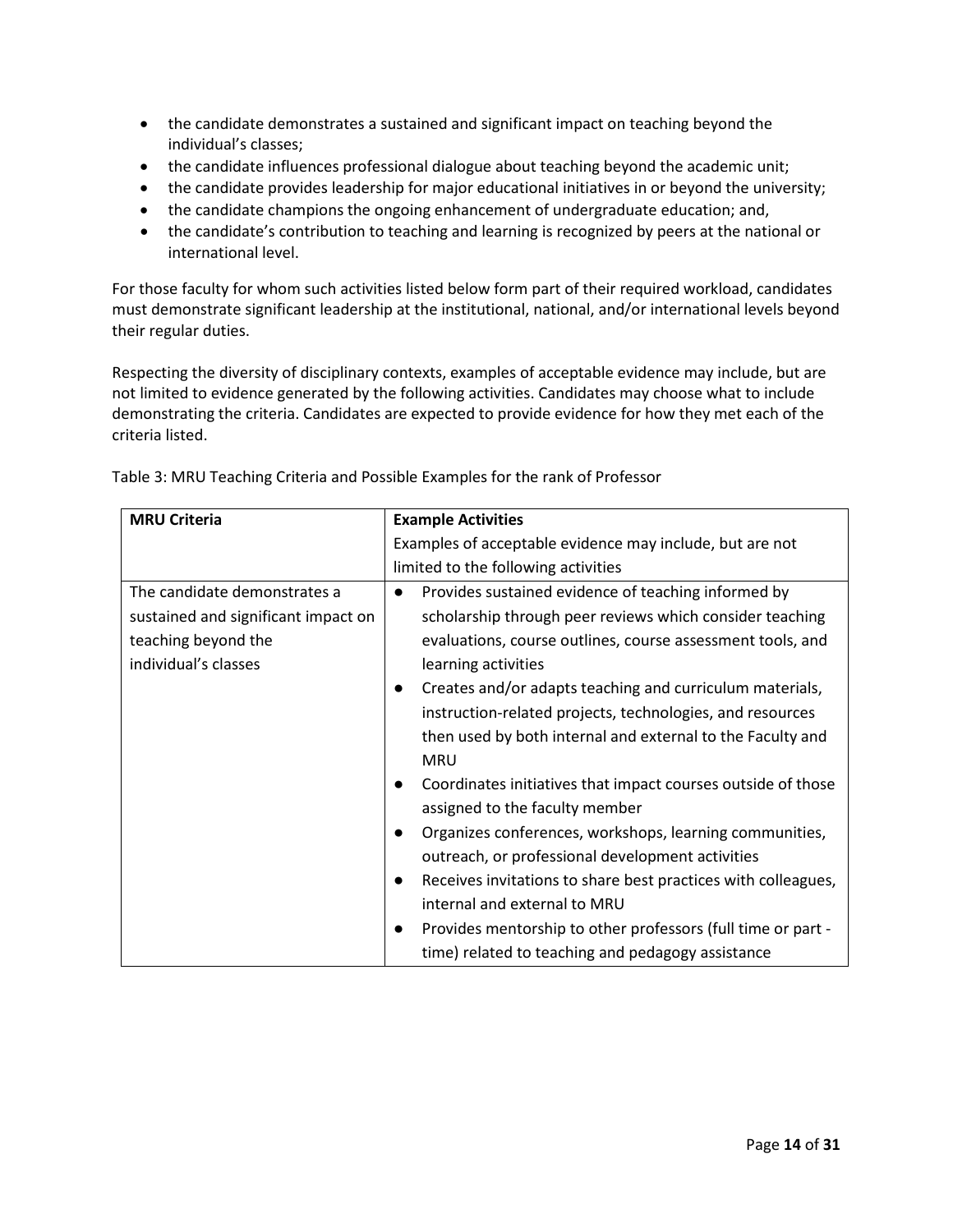| <b>MRU Criteria</b>                  | <b>Example Activities</b>                                                     |  |  |  |
|--------------------------------------|-------------------------------------------------------------------------------|--|--|--|
|                                      | Examples of acceptable evidence may include, but are not                      |  |  |  |
|                                      | limited to the following activities                                           |  |  |  |
| The candidate influences             | Leads or contributes to institutional curricular initiatives, or<br>$\bullet$ |  |  |  |
| professional dialogue about          | program level curriculum work and reviews                                     |  |  |  |
| teaching beyond the academic unit    | Leads or contributes to teaching related committees that<br>$\bullet$         |  |  |  |
|                                      | have impact on teaching beyond the unit                                       |  |  |  |
|                                      | Presents at teaching and learning workshops or activities<br>$\bullet$        |  |  |  |
|                                      | Presents at provincial, national, or international<br>$\bullet$               |  |  |  |
|                                      | conferences                                                                   |  |  |  |
|                                      | Contributes to peer evaluation of teaching in the institution<br>$\bullet$    |  |  |  |
|                                      | Disseminates work that contributes to knowledge about<br>$\bullet$            |  |  |  |
|                                      | teaching and learning                                                         |  |  |  |
| The candidate provides leadership    | Leads new curriculum or program development or review<br>$\bullet$            |  |  |  |
| beyond the scope of regular duties   | initiatives                                                                   |  |  |  |
| for major educational initiatives in | Leads institutional initiatives to improve teaching/learning<br>$\bullet$     |  |  |  |
| or beyond the university             | activities                                                                    |  |  |  |
|                                      | Organizes or contributes to university wide committees<br>$\bullet$           |  |  |  |
|                                      | directly related to the design and delivery of program                        |  |  |  |
|                                      | requirements and/or university wide credentials                               |  |  |  |
|                                      | Develops or assists significantly in the development of new<br>$\bullet$      |  |  |  |
|                                      | programs and/or undergraduate credentials                                     |  |  |  |
|                                      | Leads local, provincial, or national initiatives on teaching<br>$\bullet$     |  |  |  |
|                                      | Leads local, provincial, or national library or archival<br>$\bullet$         |  |  |  |
|                                      | collection initiatives, including consortial work, digitization               |  |  |  |
|                                      | projects, etc.                                                                |  |  |  |
|                                      | Leadership through administrative and special secondment<br>$\bullet$         |  |  |  |
|                                      | positions                                                                     |  |  |  |
|                                      | Organizes and/or chairs SOTL conferences and sessions                         |  |  |  |
|                                      | Leads, coordinates or participates in program evaluation of<br>$\bullet$      |  |  |  |
|                                      | proposed or existing academic credentials in cognate                          |  |  |  |
|                                      | disciplines within and outside MRU                                            |  |  |  |
|                                      | Participates in assessment or crediting bodies that establish<br>$\bullet$    |  |  |  |
|                                      | educational qualifications or criteria                                        |  |  |  |
|                                      | Leads teaching and learning workshops<br>$\bullet$                            |  |  |  |
|                                      | Serves as a mentor for full time and / or contract colleagues                 |  |  |  |
|                                      | at the institution                                                            |  |  |  |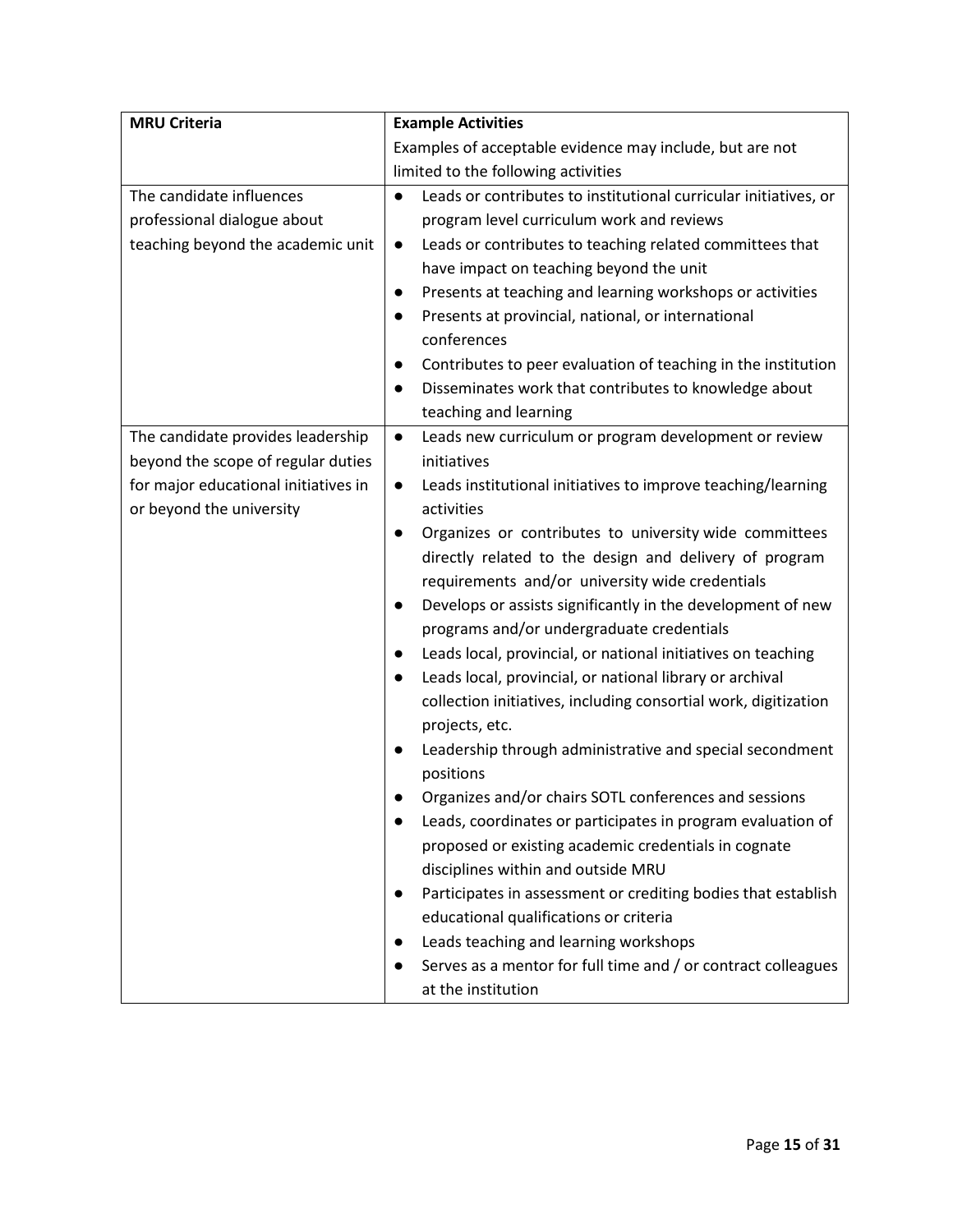| <b>MRU Criteria</b>                                                                       | <b>Example Activities</b>                                                                                                                                                                                                                                                                                                                                                                                                                                                                                                                                                                                                                                                                                                                                                                                                                                                                                                                                                                                                                                                                                                                                                                                                                                                                       |  |  |  |
|-------------------------------------------------------------------------------------------|-------------------------------------------------------------------------------------------------------------------------------------------------------------------------------------------------------------------------------------------------------------------------------------------------------------------------------------------------------------------------------------------------------------------------------------------------------------------------------------------------------------------------------------------------------------------------------------------------------------------------------------------------------------------------------------------------------------------------------------------------------------------------------------------------------------------------------------------------------------------------------------------------------------------------------------------------------------------------------------------------------------------------------------------------------------------------------------------------------------------------------------------------------------------------------------------------------------------------------------------------------------------------------------------------|--|--|--|
|                                                                                           | Examples of acceptable evidence may include, but are not                                                                                                                                                                                                                                                                                                                                                                                                                                                                                                                                                                                                                                                                                                                                                                                                                                                                                                                                                                                                                                                                                                                                                                                                                                        |  |  |  |
|                                                                                           | limited to the following activities                                                                                                                                                                                                                                                                                                                                                                                                                                                                                                                                                                                                                                                                                                                                                                                                                                                                                                                                                                                                                                                                                                                                                                                                                                                             |  |  |  |
| The candidate champions the<br>ongoing enhancement of<br>undergraduate education          | Development of new approaches to teaching activities<br>$\bullet$<br>Participation in institutional, discipline, or regional initiatives<br>$\bullet$<br>that advocate enhancement of undergraduate education<br>Leads teaching related initiatives that have had impact<br>$\bullet$<br>across institutional boundaries, e.g. nationally or<br>internationally recognized SOTL program or curriculum<br>Leads educational activities of professional associations (or<br>$\bullet$<br>equivalent)<br>Publishes work that contributes to teaching and learning<br>$\bullet$<br>Nominated for awards or recognition at the local, national,<br>$\bullet$<br>or international level<br>Takes a leadership role in an initiative to improve<br>$\bullet$<br>undergraduate education either interdepartmentally at the                                                                                                                                                                                                                                                                                                                                                                                                                                                                              |  |  |  |
| The candidate's contribution to                                                           | university or between different academic institutions                                                                                                                                                                                                                                                                                                                                                                                                                                                                                                                                                                                                                                                                                                                                                                                                                                                                                                                                                                                                                                                                                                                                                                                                                                           |  |  |  |
| teaching and learning is recognized<br>by peers at the national or<br>international level | Holds national reputation as an expert on teaching practice<br>$\bullet$<br>Receives national, or international nominations for<br>$\bullet$<br>awards in teaching excellence<br>Invited to participate in national or international teaching<br>$\bullet$<br>initiatives, conferences, panels, or committees<br>Receives invitations to share best practices with colleagues,<br>external to MRU<br>Serves as a major speaker at a national or international<br>meeting or conference or presents invited lectures on<br>teaching practice<br>Widespread adoption of materials developed by the faculty<br>member in support of teaching activities outside of the<br>institution<br>Contributions to teaching materials repositories<br>$\bullet$<br>Publishes work that contributes to knowledge about<br>teaching and learning in peer-reviewed sources and / or<br>textbooks<br>Formally reviews educational materials for a third party<br>Provides leadership in teaching and learning associations<br>$\bullet$<br>Contributes in a significant way to educational activities of<br>professional associations<br>Participates in assessment or accrediting bodies that<br>establish educational qualifications or criteria<br>Receives positive reviews from an external peer evaluator |  |  |  |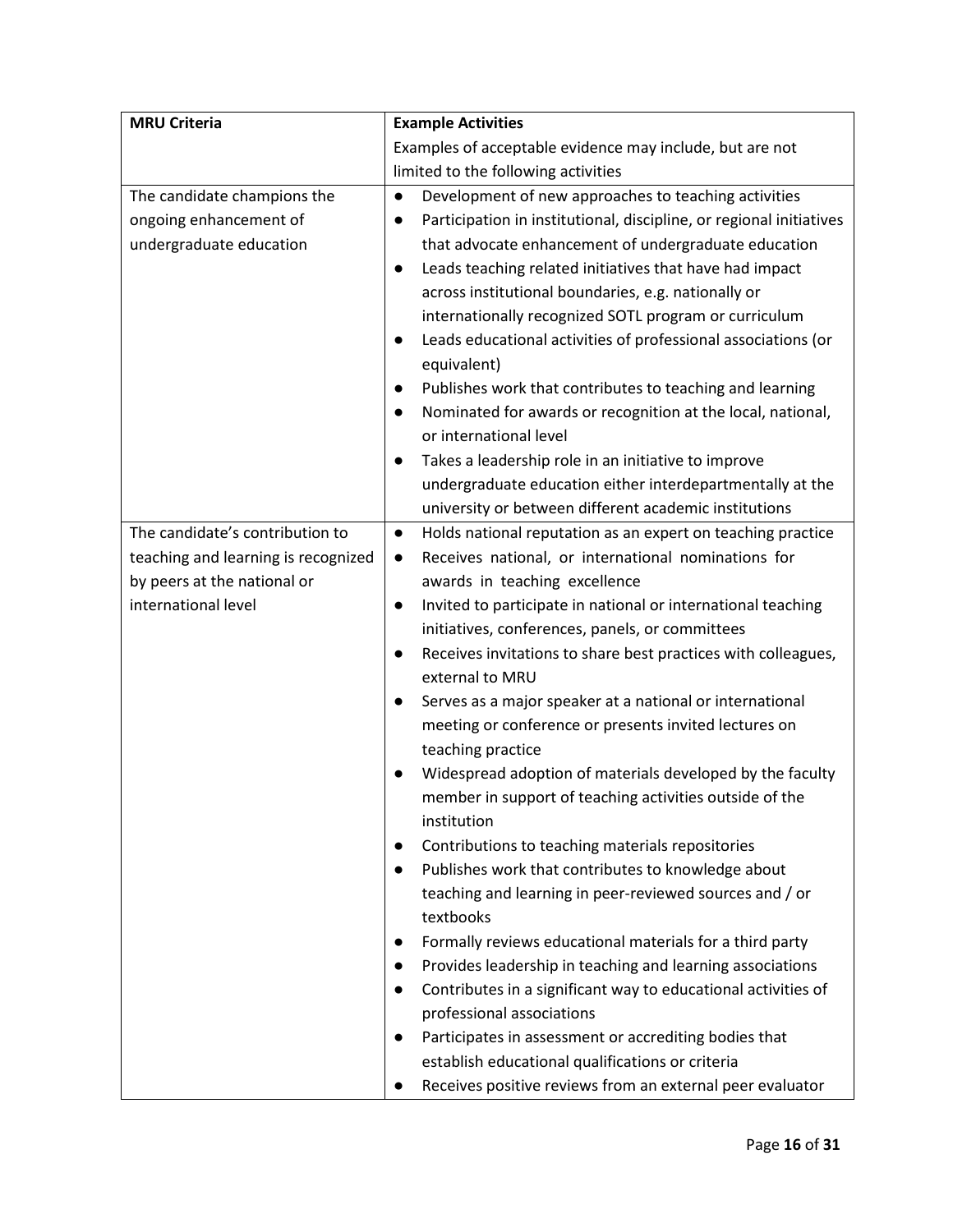## <span id="page-16-0"></span>**6.2 Promotion Based on Excellence in Scholarship**

The candidate is an exemplary scholar. The criteria include all the criteria for significant results from scholarship, including the extent to which duties have been carried out in a responsible and professional manner, plus the following:

- the candidate's scholarship is recognized by peers at the national or international level; and,
- the candidate's scholarship has had a demonstrable impact on the work of other scholars, professionals, or within appropriate academic or professional communities.

See the appropriate Faculty level document for examples of evidence of scholarship.

The candidate must also demonstrate a continued high quality of teaching. This entails continuing to meet the criteria for proficient and scholarly teaching. Note that satisfying these criteria implies continued and ongoing development as a teacher.

## <span id="page-16-1"></span>**6.3 Requirements for Substantial Contribution in Service**

The candidate clearly demonstrates substantial contribution in service. The criteria include all the criteria for participation (see section 4.3), including to extent to which duties have been carried out in a responsible and professional manner, plus the following:

- the candidate demonstrates leadership in at least one, or significant contributions in at least two, of the following:
	- o service to the academic unit and faculty
	- o service to the university
	- o service to academic fields of study
	- o service to the broader community, in a faculty member- or discipline-related capacity

"Significant contribution" requires candidates to provide evidence of service activity at the level suggested by the examples provided for Contribution (Level II) in Appendix C. Possible examples of leadership in service are also provided under Leadership.

### <span id="page-16-2"></span>**7. Interpretation of the Institutional Criteria at the Faculty and Academic Unit Levels**

The institutional criteria are designed to be generic enough that they are applicable across all faculties and disciplines, and yet specific enough that they are meaningful. In order to evaluate candidates' applications, academic units' tenure or promotion committees will need to consider discipline-specific interpretations of the evidence. (Note: no additional criteria beyond those articulated here, in documents approved by General Faculties Council and Board of Governors, or in the Collective Agreement should be applied in evaluations of or decisions on a candidate's application.)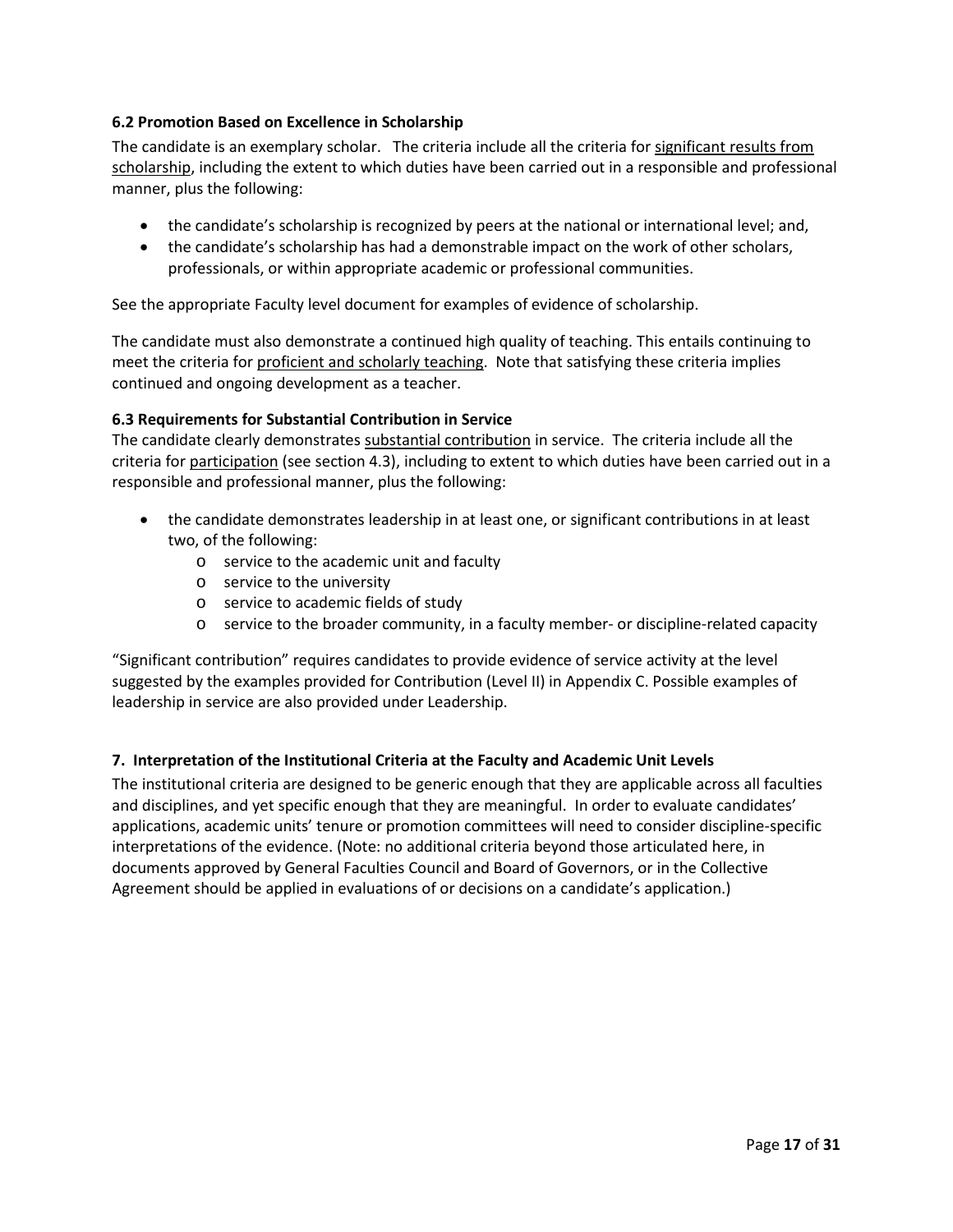#### **References**

- <span id="page-17-0"></span>Appointments, Promotion and Tenure Committee of the General Faculties Council of Mount Royal College. (2009). *Discussion paper on rank and promotion*. Retrieved from http://www.mtroyal.ca/cs/groups/public/documents/pdf/wcmdev\_007801.pdf
- Appointments, Promotion and Tenure Committee of the General Faculties Council of Mount Royal University. (2010). *APTC recommendations on institutional tenure and promotion criteria*. Retrieved from http://www.mtroyal.ca/cs/groups/public/documents/pdf /gfc\_aptc\_recommandations.pdf
- Astin, A. & Astin, H. (2000). *Leadership reconsidered: Engaging higher education in social change.* Retrieved from http://www.naspa.org/images/uploads/kcs/SLPKC\_Learning\_Reconsidered.pdf
- Boyer, E. L. (1997). *Scholarship reconsidered: Priorities of the professoriate.* San Francisco, CA: Jossey-Bass.
- Chickering, A. W., & Gamson, Z. F. (1987). Seven principles for good practice in undergraduate education. *AAHE Bulletin, 39*(7), 3-7. Retrieved from http://honolulu.hawaii.edu/intranet /committees/FacDevCom/guidebk/teachtip/7princip.htm
- Fullan, M. & Scott, G. (2009). *Turnaround leadership for higher education.* San Francisco, CA: Jossey-Bass.
- Gravestock, P. & Gregor Greenleaf, E. (2009). *Overview of tenure and promotion policies across Canada.* Document compiled for the Promotions and Tenure Sub-Committee of the General Faculties Council, Mount Royal University. Retrieved from http://www.mtroyal.ca/wcm/groups /public/documents/pdf/aptc\_canada\_tenurepolicies.pdf
- Kreber, C. (2002). Teaching excellence, teaching expertise, and the scholarship of teaching. *Innovative Higher Education, 27*(1), 5-23.
- Martin, E., Trigwell, K., Prosser, M. & Ramsden, P. (2003). Variations in the experience of leadership of teaching in higher education. *Studies in Higher Education, 28*(3), 247-259.
- Martin, L. (2007). Defining the scholarship of teaching *versus* scholarly teaching. *STLHE: Teaching and Learning in Higher Education, 46,* 2-3.
- McCarthy, M. (2008). The scholarship of teaching and learning in higher education: An overview. In R. Murray (Ed.), The scholarship of teaching and Learning in higher education (pp.6-15). Retrieved from https://www.mheducation.co.uk/openup/chapters/9780335234462.pdf
- Mount Royal College Faculty Roles and Responsibilities Task Force. (2007). *Final report.* Retrieved from http://www.mtroyal.ca/wcm/groups/public/documents/pdf/prov\_doc\_rr\_finalreportv2.pdf
- Mount Royal Faculty Association and the Board of Governors of Mount Royal University. (2016). *Collective agreement, July 1, 2016 - June 30, 2018*.Retrieved from http://www.mtroyal.ca/cs/groups/public/documents/pdf/ssdata\_hr\_mrfa2016to2018.pdf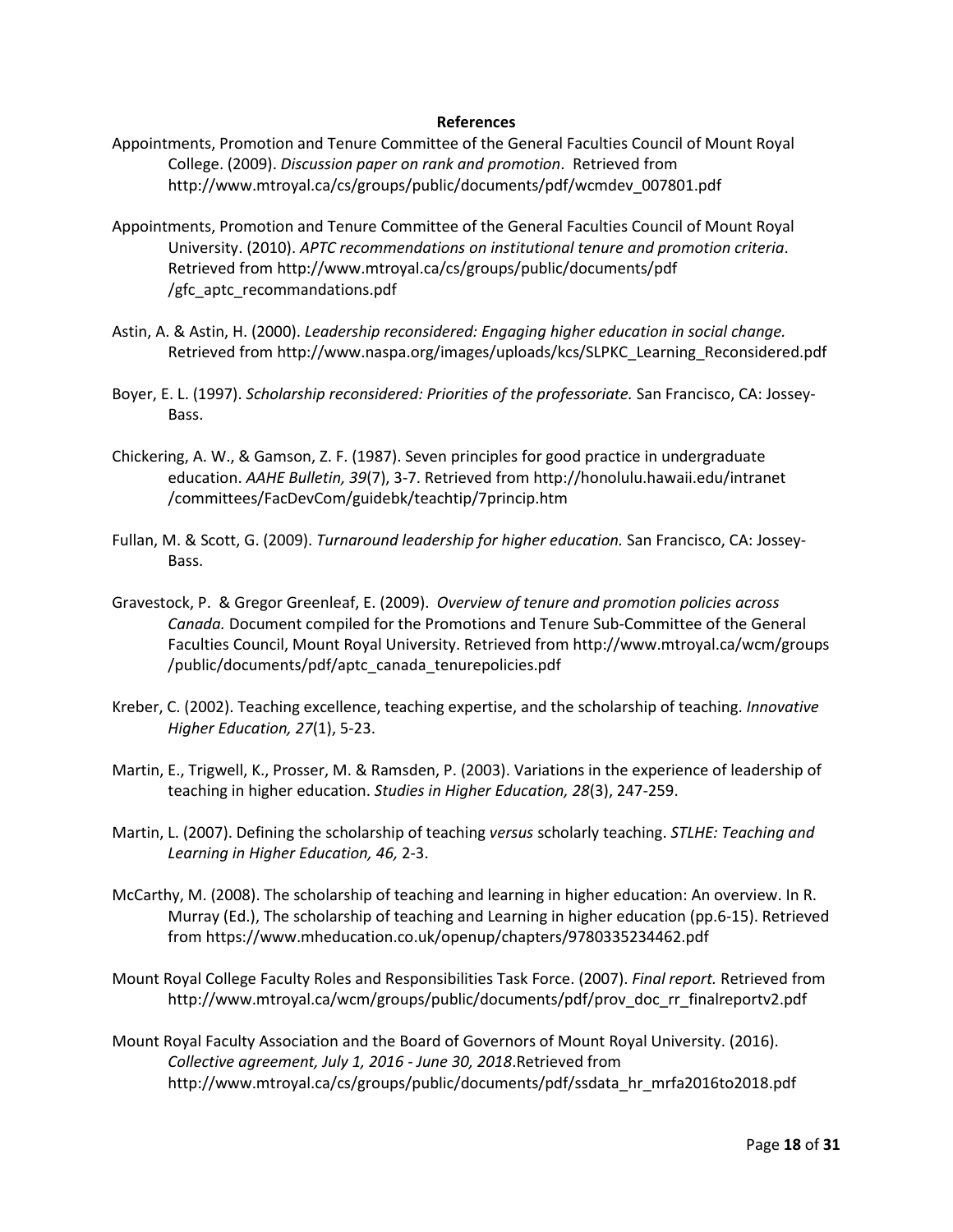- Mount Royal University. (2015). *Learning together, leading together: Mount Royal University strategic plan to 2025*. Retrieved from http://www.mtroyal.ca/cs/groups/public/documents/pdf/mru\_strategic \_plan.pdf
- Vajoczki, S., Savage, P., Borin, P., Kustra, E. (2011). Good teachers, scholarly teachers and teachers engaged in the scholarship of teaching and learning: A case study from McMaster University, Hamilton, Canada. *Canadian Journal for the Scholarship of Teaching and Learning, 2*(1), Article 2. http://dx.doi.org/10.5206/cjsotl-rcacea.2011.1.2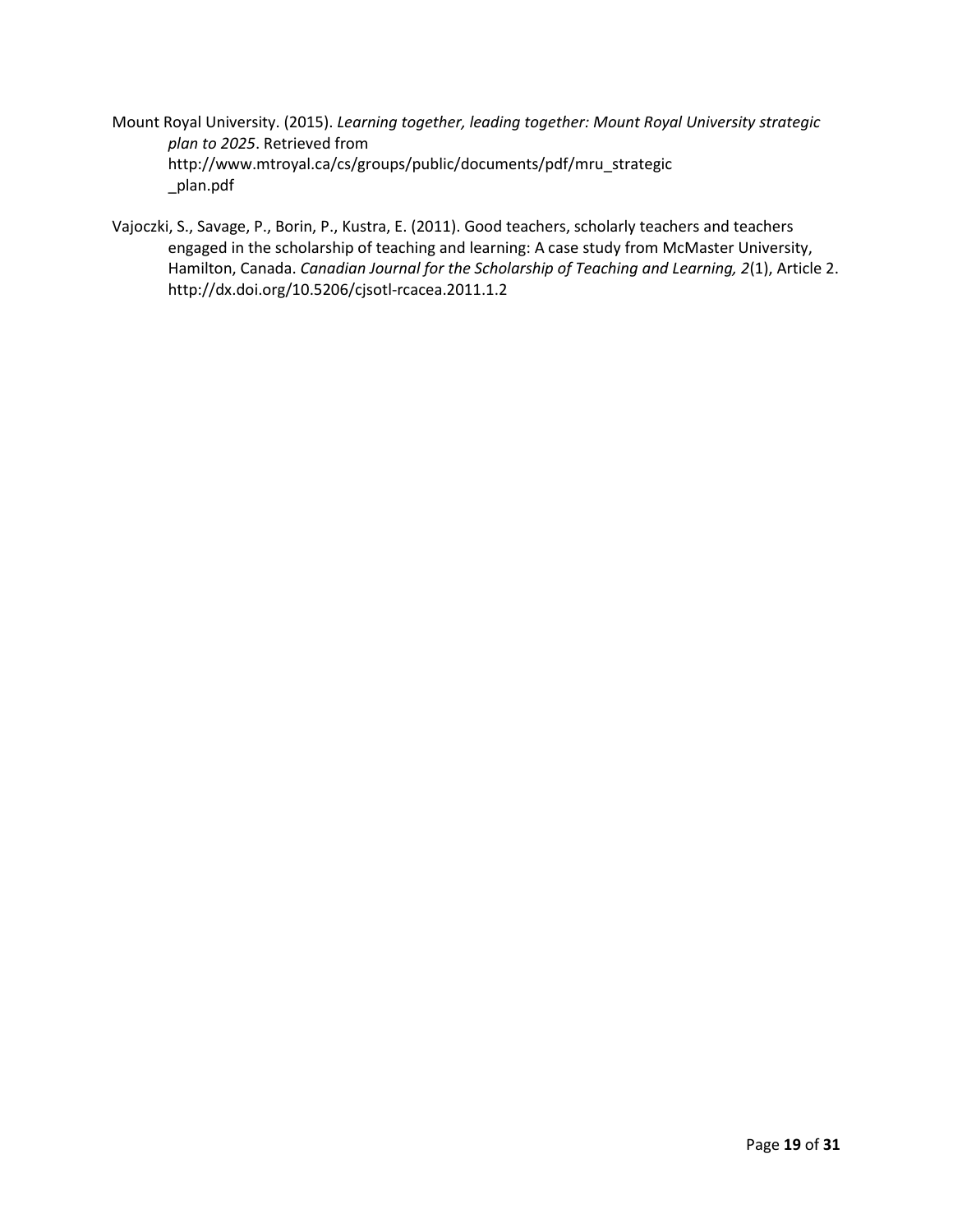## <span id="page-19-0"></span>**Appendix A: Guiding Principles for the Development of the Institutional Criteria**

The following principles were developed, by the APTC (now ASC), to guide its development of promotion and tenure criteria:

- The degree of accomplishment necessary for achieving tenure and promotion must be equivalent across academic units and between Teaching-Service and Teaching-Scholarship-Service work patterns.
- Differences among disciplines will be recognized, and respected, in the criteria for evaluation for promotion and tenure.
- The criteria shall acknowledge the faculty member's diverse roles in the institution.
- Tenure and promotion criteria must recognize Mount Royal's commitment to the primacy of learning and teaching informed by scholarship.
- Criteria will be developed to measure the candidate's performance and achievements in his or her capacity as a faculty member. Promotion and tenure decisions will therefore be based solely on achievements and performance of duty in this capacity, without additional restrictions, coercions or discrimination unrelated to this capacity.
- Criteria will be developed to measure overall performance for the entire period under consideration.
- Criteria and standards will be based on the quality of contribution and achievement.
- Criteria must be demonstrable through the provision of evidence from multiple sources.
- Criteria and evidence requirements must be transparent and valid.
- Candidates for tenure and/or promotion must meet the criteria in teaching, service, and where appropriate, scholarship.
- It is the responsibility of the candidate for tenure and/or promotion to provide evidence that demonstrates that Faculty and institutional criteria have been met.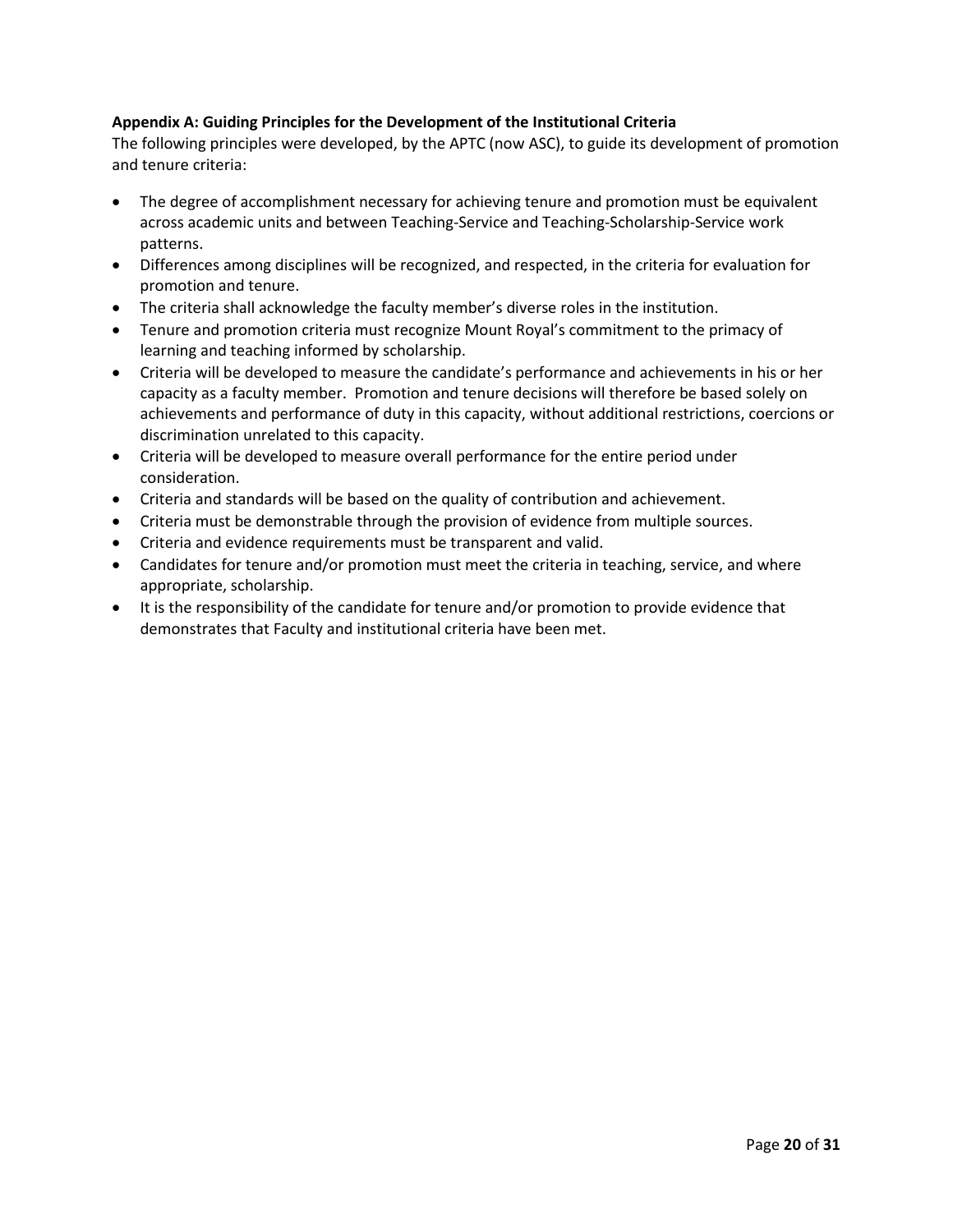## <span id="page-20-0"></span>**Appendix B: Addendum on Teaching, Scholarship and Service**

The following is taken from the Addendum on Teaching, Scholarship and Service in the Collective Agreement of July 1, 2016:

### **Teaching**

Teaching may include but is not restricted to the following activities:

- Credit instruction
- Student consultation and advice
- Practicum and field supervision
- Major project supervision
- Curriculum and course development
- Pedagogical design and preparation
- Materials development
- Assessment design and implementation
- Maintenance of academic and professional currency
- Self-reflection on pedagogical practices
- Application of the literature on teaching and learning
- Development, identification and communication of best practices
- Promotion of evidence-based professional and pedagogical practice

### **Scholarship**

Scholarship may include but is not restricted to the following activities:

- Research
- Scholarly and artistic work
- Professional work
- Publishing
- Presenting at, participating in and coordinating conferences
- Collaborating with, and reviewing and editing the work of, peers
- Developing primary and secondary texts and learning materials
- Providing scholarly opportunities for students
- Scholarship of teaching and learning
- Dissemination of effective teaching and learning resources and strategies
- Creation and extension of resources or programs to support teaching
- Sharing teaching expertise externally
- Significant leadership in teaching excellence beyond the institution

### **Service**

Service may include but is not restricted to the following activities:

- Participation in department, faculty and institutional governance
- Selection, support, development and evaluation of colleagues
- Appropriate student support including advising
- Development and application of academic policies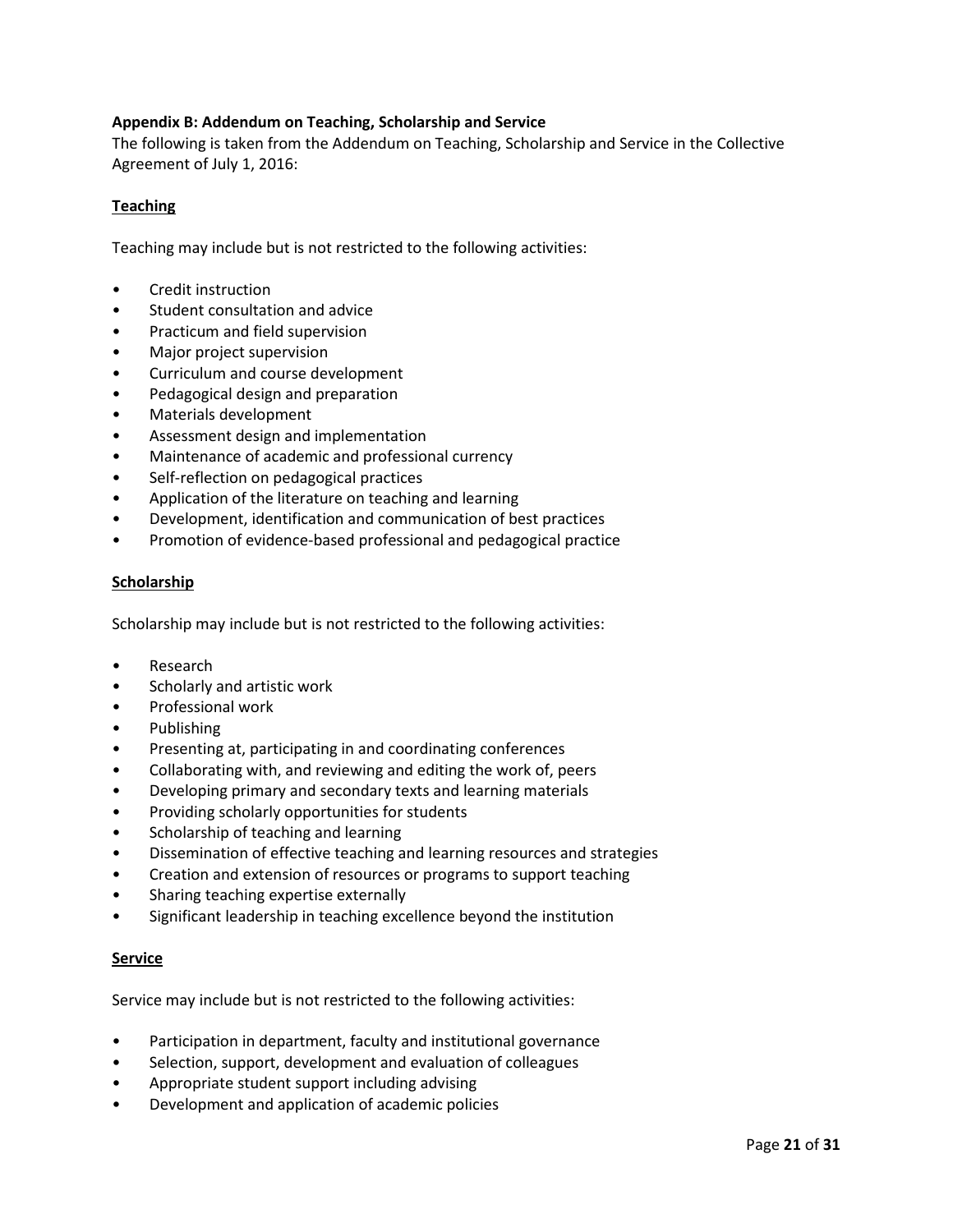- Creation, development, evaluation and revision of academic programs
- Liaison, partnership and leadership work with disciplines, organizations and communities relevant to academic or professional expertise
- Participation in the Mount Royal Faculty Association, its processes and committees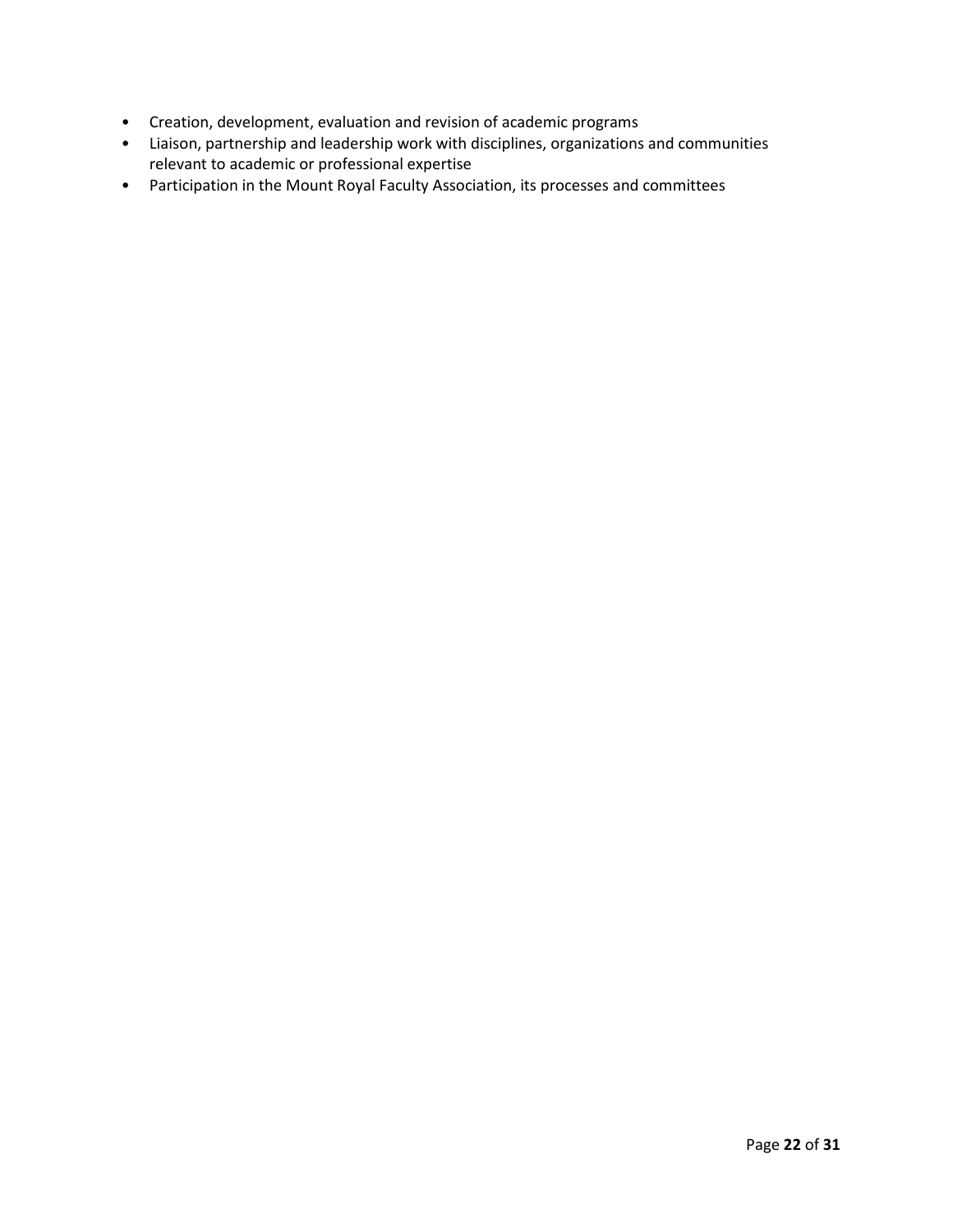# <span id="page-22-0"></span>**Appendix C: Institutional Examples of Evidence of Service**

Note: This is a guide to the types of service a faculty member may perform in the course of their employment at MRU. While the chart suggests levels for service activities, there will be some variation in how these levels apply. Candidates must provide sufficient evidence to support the inclusion of their service at the suggested levels, and may present a case for a higher classification than what is suggested here. Any service work for the university community, discipline or external communities not specifically listed in this document should be accepted if candidate provides suitable supporting evidence.

| <b>Level of Service</b>    | <b>Description</b>                                                                                                                                                                                                                                                                                                                                                                                                                                                                                                                                                           |
|----------------------------|------------------------------------------------------------------------------------------------------------------------------------------------------------------------------------------------------------------------------------------------------------------------------------------------------------------------------------------------------------------------------------------------------------------------------------------------------------------------------------------------------------------------------------------------------------------------------|
| Participation              | Participation which does not require significant preparation. Faculty member<br>attends an event, and has read or prepared materials that make them able to<br>participate in the discussion at hand. Example: reading materials sent out in<br>advance of a department meeting/Faculty Council/GFC and contributing to<br>discussion.                                                                                                                                                                                                                                       |
| Contribution<br>(Level I)  | Contribution which requires significant preparation and contributes to a<br>deliverable. Faculty member may have been part of a committee that prepared<br>materials for an event, meeting, etc., or helped organize a conference, forum, or<br>presentation.                                                                                                                                                                                                                                                                                                                |
| Contribution<br>(Level II) | Contributions, usually in a leadership capacity. Requires significant preparation<br>and time commitment and takes a leadership role. May include preparing<br>agendas, calling meetings, taking minutes, preparing information materials.                                                                                                                                                                                                                                                                                                                                   |
| Leadership                 | Leadership, usually in a university-level leadership role. Requires significant<br>preparation and time commitment and takes a leadership role in the<br>institution or beyond. Includes major time commitment and responsibilities.<br>While tenure-track and limited-term faculty may achieve a position of<br>substantial leadership, this level of service is not expected of non-tenured<br>faculty. Given that many of these positions require victory in an election,<br>service at this level should not be a pre-requisite for tenure or promotion to<br>Professor. |

| <b>Type of Service</b>     |               |                     | <b>Substantial Service</b> |            |
|----------------------------|---------------|---------------------|----------------------------|------------|
| A. Service to the Academic | Participation | <b>Contribution</b> | <b>Contribution</b>        | Leadership |
| <b>Unit and Faculty</b>    |               | (Level I)           | (Level II)                 |            |
| 1. Commitments to          |               |                     |                            |            |
| colleagues and to          |               |                     |                            |            |
| department and             |               |                     |                            |            |
| faculty governance         |               |                     |                            |            |
| Attends department and     | Expected      |                     |                            |            |
| discipline meetings and    |               |                     |                            |            |
| provides input into policy |               |                     |                            |            |
| and other departmental     |               |                     |                            |            |
| decisions                  |               |                     |                            |            |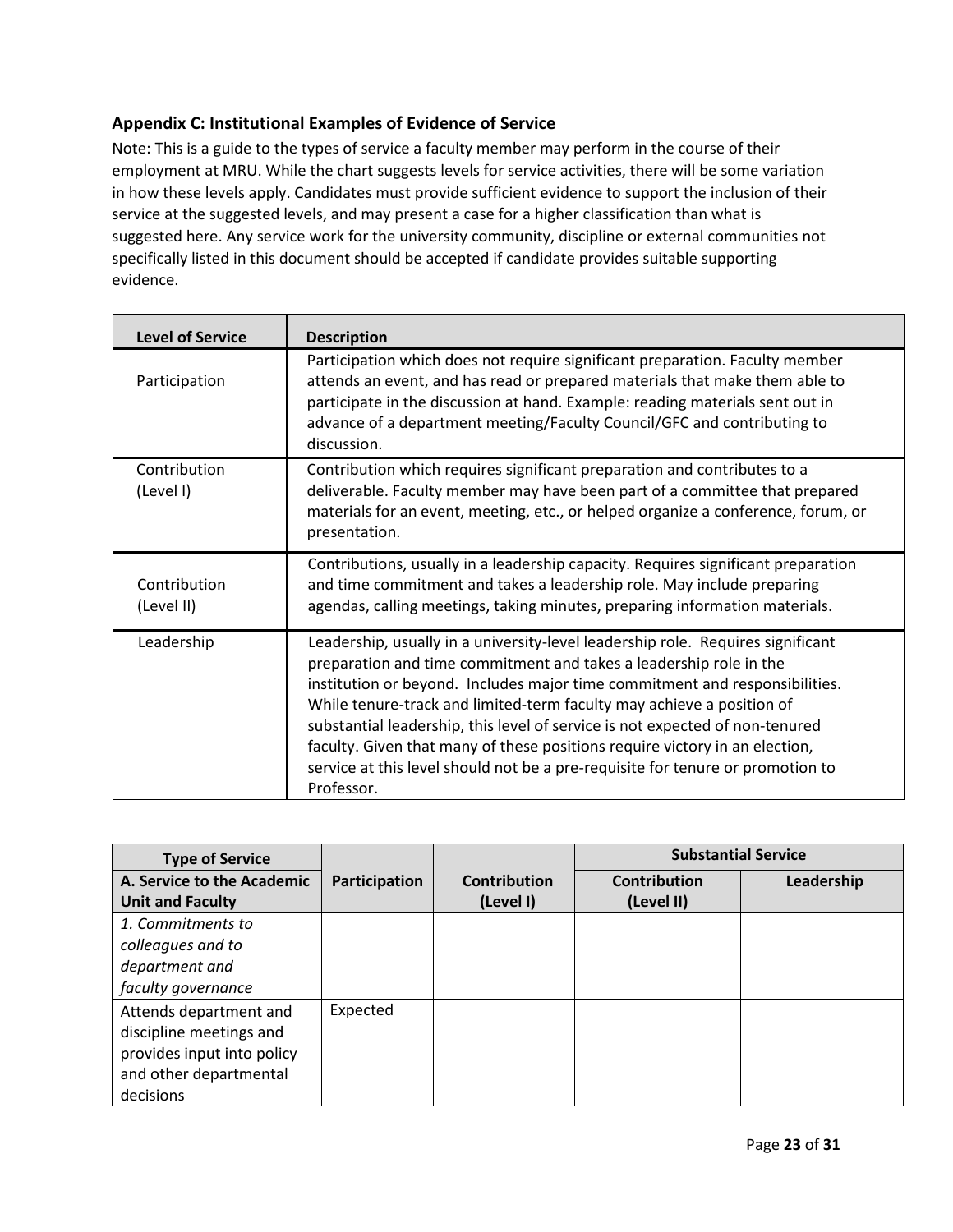| <b>Type of Service</b>                                                                                                                                                                                |               |                                                                                                                                                                                                          | <b>Substantial Service</b>                                                                                                                                                                   |                                                                                                             |  |
|-------------------------------------------------------------------------------------------------------------------------------------------------------------------------------------------------------|---------------|----------------------------------------------------------------------------------------------------------------------------------------------------------------------------------------------------------|----------------------------------------------------------------------------------------------------------------------------------------------------------------------------------------------|-------------------------------------------------------------------------------------------------------------|--|
| A. Service to the Academic<br><b>Unit and Faculty</b>                                                                                                                                                 | Participation | <b>Contribution</b><br>(Level I)                                                                                                                                                                         | <b>Contribution</b><br>(Level II)                                                                                                                                                            | Leadership                                                                                                  |  |
| Attends meetings of<br><b>Faculty Council and</b><br>provides input into policy<br>and other faculty level<br>decisions                                                                               | Expected      |                                                                                                                                                                                                          |                                                                                                                                                                                              |                                                                                                             |  |
| Serves on Faculty<br>Council<br>subcommittees as<br>appropriate                                                                                                                                       | Expected      | Member who<br>regularly attends<br>meetings and<br>actively<br>contributes to<br>projects and<br>initiatives<br>(commitment may<br>vary according to<br>number of<br>meetings and<br>tasks performed)    | Chair                                                                                                                                                                                        |                                                                                                             |  |
| Serves on other<br>departmental or faculty<br>level committees as<br>appropriate                                                                                                                      | Expected      | Member who<br>regularly attends<br>meetings and<br>actively<br>contributes to<br>projects and<br>initiatives<br>(commitment<br>may vary<br>according to<br>number of<br>meetings and<br>tasks performed) | Chair                                                                                                                                                                                        |                                                                                                             |  |
| Attends events that<br>promote and<br>celebrate the<br>academic unit or<br>Faculty (i.e. student<br>welcome events,<br>Faculty welcome<br>reception,<br>department<br>colloquia), as time<br>permits. | Expected      | Faculty member<br>organizes event                                                                                                                                                                        | Faculty member<br>gives a research<br>/professional<br>presentation at a<br>dept. colloquium or<br>speaker series<br>Faculty member<br>organizes a major<br>workshop (half a day<br>or more) | Faculty member<br>organizes a series of<br>colloquia/speakers<br>for the Faculty or<br>University community |  |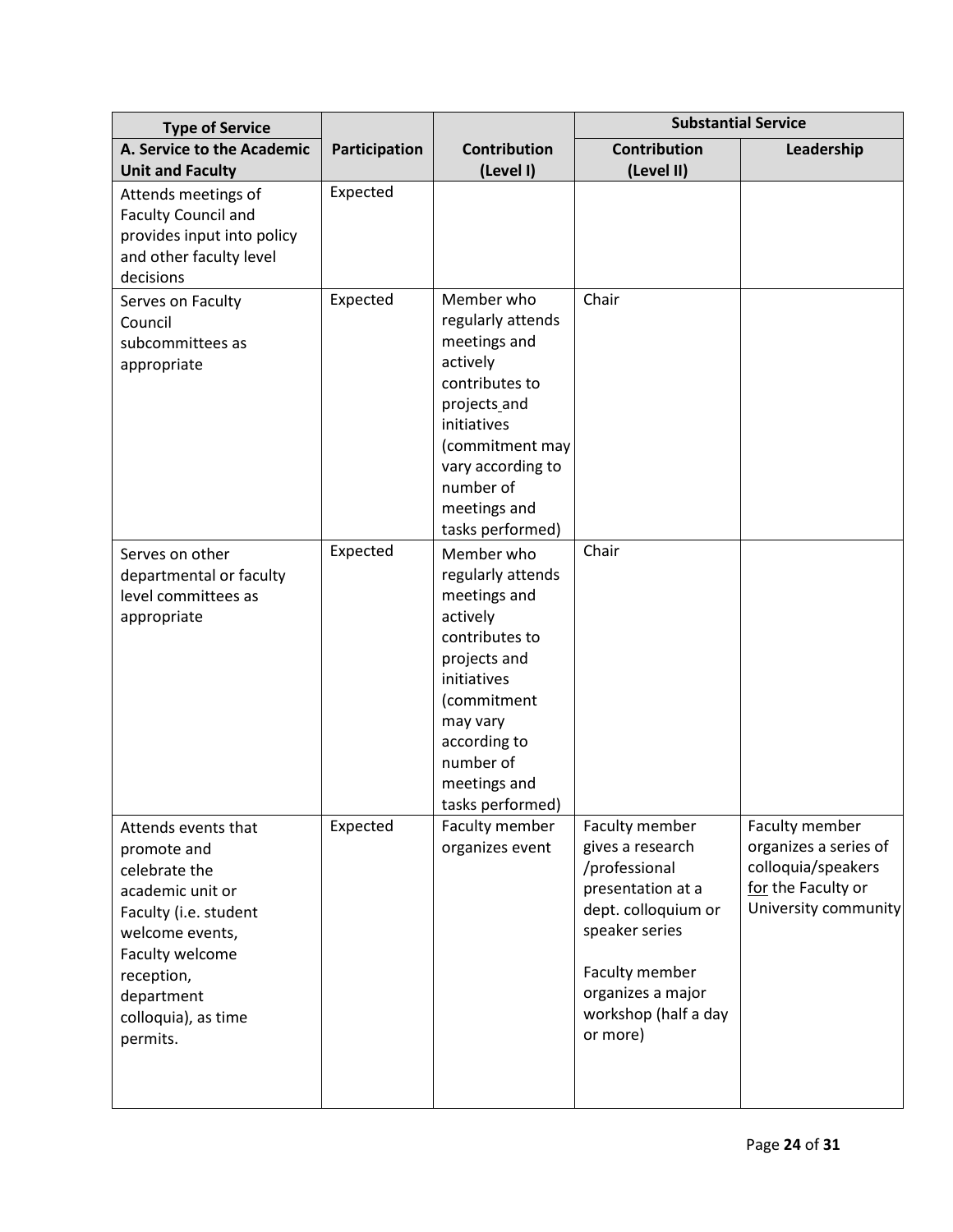| <b>Type of Service</b>                                                                                                                                                                                       |                                   |                                                                        | <b>Substantial Service</b>                        |                                                       |
|--------------------------------------------------------------------------------------------------------------------------------------------------------------------------------------------------------------|-----------------------------------|------------------------------------------------------------------------|---------------------------------------------------|-------------------------------------------------------|
| A. Service to the Academic<br><b>Unit and Faculty</b>                                                                                                                                                        | Participation                     | <b>Contribution</b><br>(Level I)                                       | <b>Contribution</b><br>(Level II)                 | Leadership                                            |
| Mentors tenure track<br>(and tenured), contract,<br>and limited term<br>colleagues. Faculty<br>member shares<br>knowledge with others<br>on an informal basis.                                               | Expected                          | Faculty member<br>is assigned<br>specific faculty to<br>mentor         | Faculty member<br>mentors 3 or more<br>colleagues |                                                       |
| Participates in<br>department full-time<br>hiring by attending<br>candidates' presentations<br>and, if possible, helping<br>with hiring-related<br>activities such as tours of<br>MRU, airport pick up, etc. | Expected                          |                                                                        |                                                   |                                                       |
| Serves as a member of an<br>MRU full-time hiring<br>committee (usually a<br>responsibility for tenured<br>faculty)                                                                                           |                                   | Faculty member<br>serves on hiring<br>committee                        |                                                   |                                                       |
| Conducts peer<br>evaluations of tenure-<br>track (and, should policy<br>change), tenured faculty<br>at MRU.                                                                                                  | Expected of<br>tenured<br>faculty | Multiple<br>evaluations                                                |                                                   |                                                       |
| Attends department<br>meetings associated with<br>tenure, promotion, and<br>the granting of leaves                                                                                                           | Expected                          | Writing peer<br>evaluation of<br>a colleague's<br>leave<br>application | Serving on<br>department TC or<br>faculty PC      | Chairing<br>department<br><b>TPC</b>                  |
| Serves as member of<br>contract hiring committee<br>(usually a responsibility for<br>tenured faculty)                                                                                                        |                                   | Member                                                                 | Chair of committee                                |                                                       |
| Serves as Chair of the<br><b>Academic Unit</b>                                                                                                                                                               |                                   |                                                                        |                                                   | Serves as Chair for<br>one or two terms               |
| Serves as<br>Assistant/Associate Dean<br>of a Faculty                                                                                                                                                        |                                   |                                                                        |                                                   | Serves as<br>Assistant/Associate<br>Dean of a Faculty |
| 2. Curriculum Support                                                                                                                                                                                        |                                   |                                                                        |                                                   |                                                       |
| Participates in course<br>coordination                                                                                                                                                                       |                                   | Depends on<br>complexity                                               | Depends on<br>complexity                          |                                                       |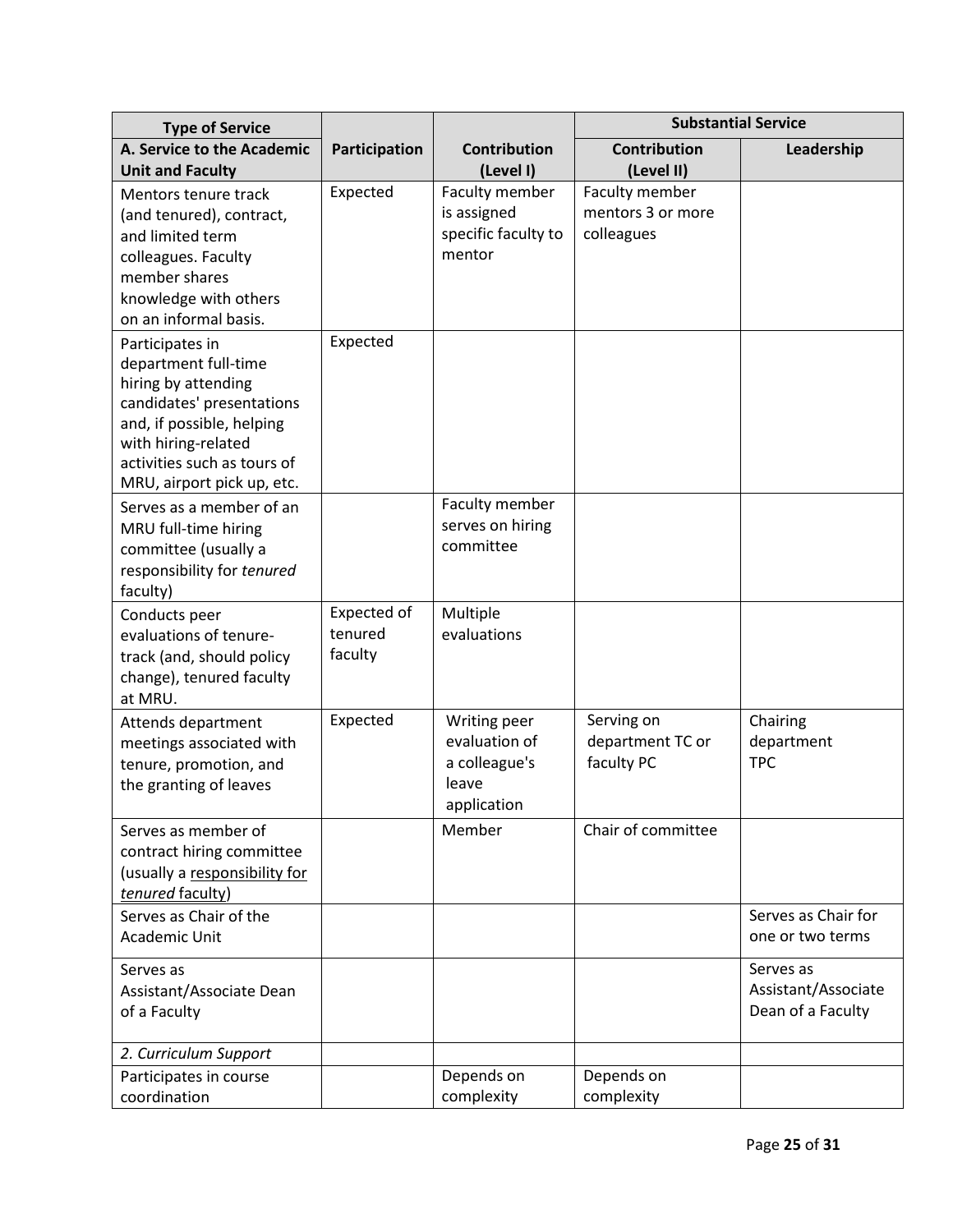| <b>Type of Service</b>                                                                                                                        |                                                                                      |                                                                             | <b>Substantial Service</b>                     |            |  |
|-----------------------------------------------------------------------------------------------------------------------------------------------|--------------------------------------------------------------------------------------|-----------------------------------------------------------------------------|------------------------------------------------|------------|--|
| A. Service to the Academic<br><b>Unit and Faculty</b>                                                                                         | Participation                                                                        | <b>Contribution</b><br>(Level I)                                            | <b>Contribution</b><br>(Level II)              | Leadership |  |
| Participates in<br>discipline, degree,<br>cluster or<br>functional area<br>coordination                                                       |                                                                                      | Depends on<br>complexity                                                    | Depends on<br>complexity                       |            |  |
| Contributes to degree<br>development and<br>degree assessment and<br>program reviews (i.e.<br>reporting to Campus<br>Alberta Quality Council) | Faculty<br>member<br>engages<br>with such<br>developm<br>ent in<br>dept.<br>meetings | Faculty<br>member serves<br>on committee<br>overseeing<br>Program<br>Review | Faculty member<br>takes a leadership<br>role   |            |  |
| Serves as member of<br>Program Advisory<br>Committee                                                                                          |                                                                                      | Member with<br>contribution                                                 | Member with<br>contribution                    |            |  |
| 3. Student support                                                                                                                            |                                                                                      |                                                                             |                                                |            |  |
| Provides advice<br>about courses and<br>programs                                                                                              | Expected-<br>provides<br>unofficial<br>advice                                        |                                                                             | Official or<br>assigned<br>advisor             |            |  |
| Writes letters of<br>reference for<br>students (if<br>comfortable<br>with the<br>request)                                                     | Expected                                                                             | Expected                                                                    | Expected                                       | Expected   |  |
| Serves as faculty advisor<br>for student society                                                                                              |                                                                                      | Faculty advisor                                                             |                                                |            |  |
| Regularly attends<br>student events<br>related to<br>discipline/departm<br>ent                                                                | Expected                                                                             | Taking a<br>major role in<br>organizing<br>such events                      | <b>Taking</b><br>a lead<br>role in such events |            |  |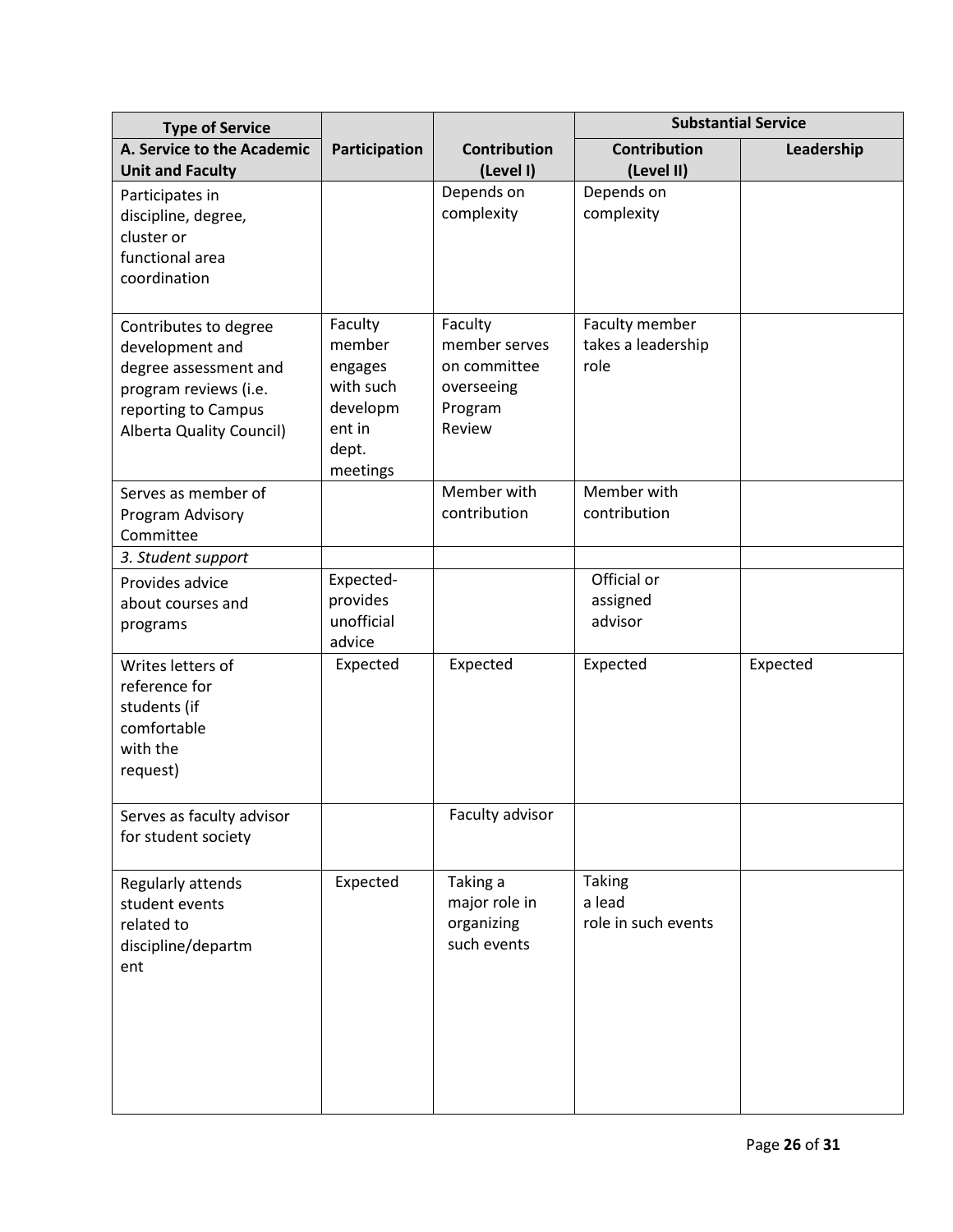| <b>Type of Service</b>                                       |               |                                                                                                      | <b>Substantial Service</b>                                                                        |            |
|--------------------------------------------------------------|---------------|------------------------------------------------------------------------------------------------------|---------------------------------------------------------------------------------------------------|------------|
| A. Service to the Academic<br><b>Unit and Faculty</b>        | Participation | <b>Contribution</b><br>(Level I)                                                                     | <b>Contribution</b><br>(Level II)                                                                 | Leadership |
| Supervises<br>undergraduate<br>students in<br>competitions   |               | Supervision<br>of students<br>(depends on<br>number of<br>students and<br>complexity of<br>projects) | Supervision of<br>students (depends<br>on number of<br>students and<br>complexity of<br>projects) |            |
| Supervises an<br>undergraduate<br>thesis/research assistants |               | Supervision of<br>students<br>(depends on<br>number of<br>students and<br>complexity of<br>projects) | Supervision of<br>students (depends<br>on number of<br>students and<br>complexity of<br>projects) |            |

| <b>Type of Service</b>                          |               |                                                                                                              | <b>Substantial Service</b>                                                                                                                                                                                                                                 |                                                         |
|-------------------------------------------------|---------------|--------------------------------------------------------------------------------------------------------------|------------------------------------------------------------------------------------------------------------------------------------------------------------------------------------------------------------------------------------------------------------|---------------------------------------------------------|
| <b>B. Service to the University</b>             | Participation | <b>Contribution</b><br>(Level I)                                                                             | <b>Contribution</b><br>(Level II)                                                                                                                                                                                                                          | Leadership                                              |
| 1. Service to the MRFA                          |               |                                                                                                              |                                                                                                                                                                                                                                                            |                                                         |
| Attends MRFA meetings                           | Expected      | Regular<br>Contribution<br>to meetings                                                                       |                                                                                                                                                                                                                                                            |                                                         |
| Serves on an MRFA<br>Committee                  |               | Member who<br>regularly attends<br>meetings and<br>actively<br>contributes to<br>projects and<br>initiatives | Member who<br>regularly attends<br>meetings and actively<br>contributes to<br>projects and<br>initiatives<br>(commitment may<br>vary according to<br>number of meetings<br>and tasks performed)<br>Chair (depending on<br>committee scope and<br>workload) | Chair (depending on<br>committee scope<br>and workload) |
| Serves on MRFA<br>Executive                     |               |                                                                                                              | Executive position                                                                                                                                                                                                                                         | Executive<br>position                                   |
| Serves as Board of<br>Governor's Representative |               |                                                                                                              | <b>BOG Representative</b>                                                                                                                                                                                                                                  |                                                         |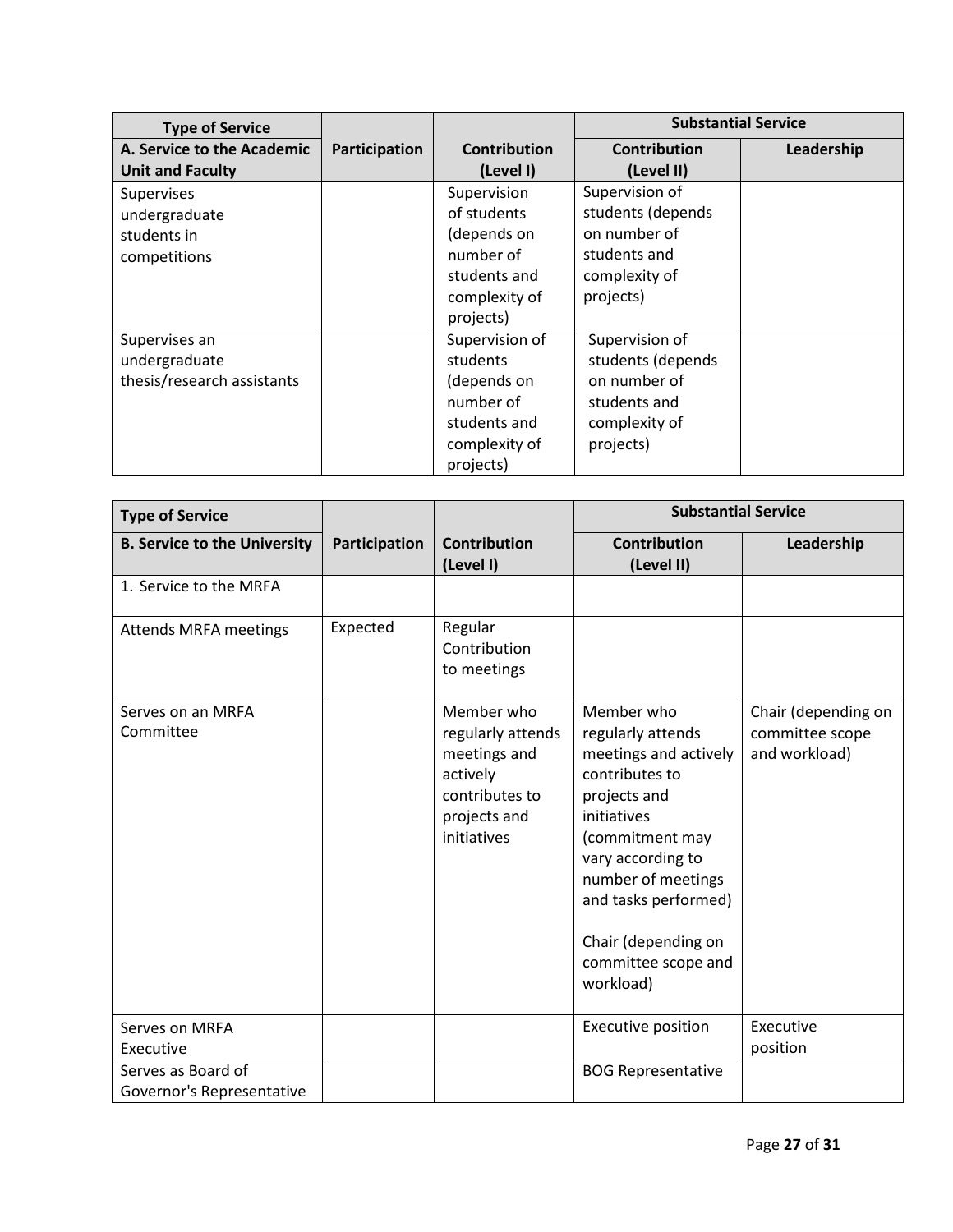| <b>Type of Service</b>                                             |               |                                                                                                              | <b>Substantial Service</b>                                                                                                                                                                                                                            |                                                                |
|--------------------------------------------------------------------|---------------|--------------------------------------------------------------------------------------------------------------|-------------------------------------------------------------------------------------------------------------------------------------------------------------------------------------------------------------------------------------------------------|----------------------------------------------------------------|
| <b>B. Service to the University</b>                                | Participation | <b>Contribution</b><br>(Level I)                                                                             | Contribution<br>(Level II)                                                                                                                                                                                                                            | Leadership                                                     |
| 2. Service on University<br>Committees                             |               |                                                                                                              |                                                                                                                                                                                                                                                       |                                                                |
| Member of GFC                                                      |               | Member<br>who<br>regularly<br>attends<br>meetings and<br>contributes<br>to<br>discussions                    | Speaker of GFC                                                                                                                                                                                                                                        |                                                                |
| Member of a GFC Sub-<br>committee                                  |               | Member who<br>regularly attends<br>meetings and<br>actively<br>contributes to<br>projects and<br>initiatives | Member who<br>regularly attends<br>meetings and<br>actively contributes<br>to projects and<br>initiatives<br>(depending on level<br>of contribution to<br>work of the<br>committee)<br>Chair (depending on<br>scope and workload<br>of the committee) | Chair (depending on<br>scope and workload<br>of the committee) |
| Member of other university<br>level committee (e.g. UTPC,<br>HREB) |               | Member who<br>regularly attends<br>meetings and<br>actively<br>contributes to<br>projects and<br>initiatives | Member who<br>regularly attends<br>meetings and<br>actively contributes<br>to projects and<br>initiatives<br>(depending on level<br>of contribution to<br>work of the<br>committee)<br>Chair (depending on<br>scope and workload<br>of the committee) | Chair (depending on<br>scope and workload<br>of the committee) |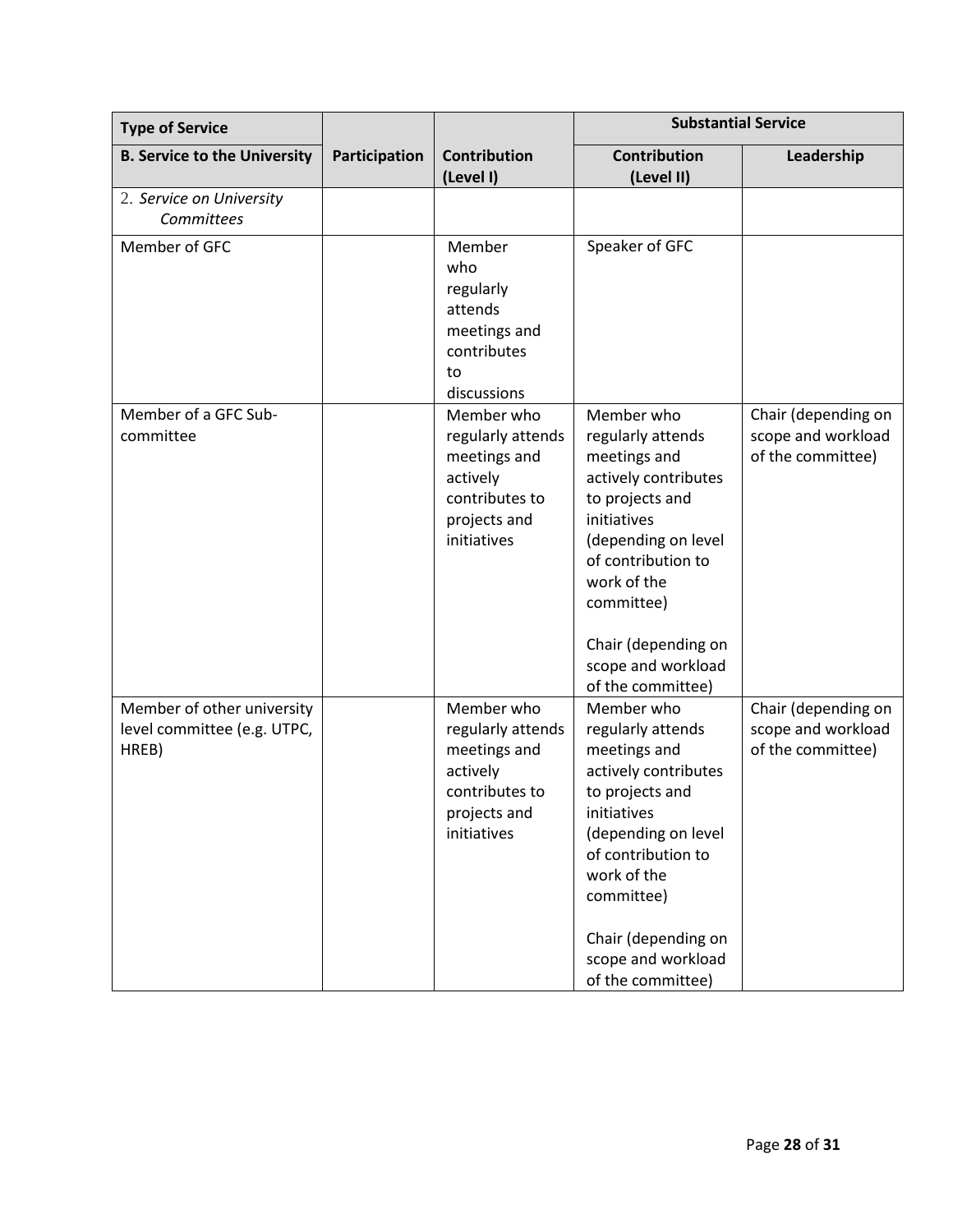| <b>Type of Service</b>                                                                                                                          |               |                                                                    | <b>Substantial Service</b>                                                       |                                                                                                                                                                                                      |
|-------------------------------------------------------------------------------------------------------------------------------------------------|---------------|--------------------------------------------------------------------|----------------------------------------------------------------------------------|------------------------------------------------------------------------------------------------------------------------------------------------------------------------------------------------------|
| <b>C. Service to Academic</b><br><b>Fields of Study</b>                                                                                         | Participation | <b>Contribution</b><br>(Level I)                                   | <b>Contribution</b><br>(Level II)                                                | Leadership                                                                                                                                                                                           |
| Organizes a conference                                                                                                                          |               | Participates<br>actively on<br>conference<br>planning<br>committee | Takes on significant<br>responsibilities in<br>conference planning               | Major/Lead organizer<br>of a conference                                                                                                                                                              |
| Conducts peer review of<br>research                                                                                                             |               | Completes peer<br>review of<br>scholarship on<br>regular basis     |                                                                                  |                                                                                                                                                                                                      |
| Edits a peer reviewed<br>journal                                                                                                                |               |                                                                    | Member of editorial<br>board of peer<br>reviewed journal                         | Editor in chief of peer<br>reviewed journal                                                                                                                                                          |
| Participates in professional<br>organizations/ societies<br>related to discipline                                                               | Member        | Actively engaged<br>in activities of<br>organization/<br>society   | Member of executive<br>of national or<br>international<br>organization / society | Leader of executive<br>of national or<br>international<br>organization/society                                                                                                                       |
| Serves as member of Board<br>of Directors of professional<br>society                                                                            |               |                                                                    | Member                                                                           | <b>Board Chair</b>                                                                                                                                                                                   |
| Participates in other<br>advocacy activities<br>related to discipline                                                                           |               | Candidate to<br>justify the level<br>with supporting<br>evidence   | Candidate to justify<br>the level with<br>supporting evidence                    | Candidate to<br>justify the level<br>with supporting<br>evidence (e.g.<br>Leadership may<br>include leading<br>successful<br>advocacy<br>initiatives at the<br>national or<br>international<br>level |
| Serves as external<br>examiner for Master's or<br>PhD committee or as<br>external evaluator of<br>other institution's<br>professor applications |               |                                                                    | Depends on<br>complexity involved<br>and expertise<br>required                   |                                                                                                                                                                                                      |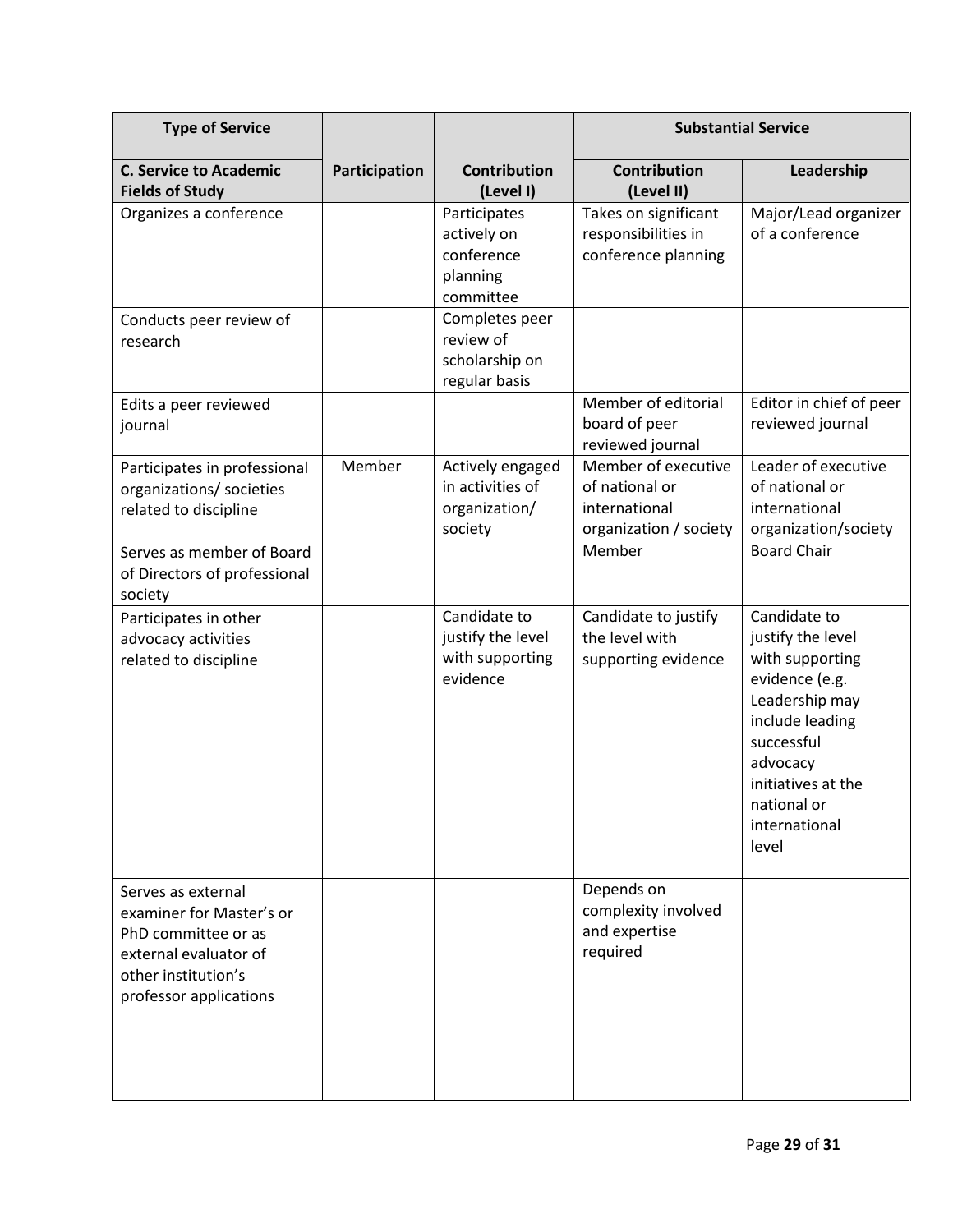| <b>Type of Service</b>                                                                                                                                                       |               |                           | <b>Substantial Service</b>                                                                                                                                                                        |                                                                                                                                                                                                 |
|------------------------------------------------------------------------------------------------------------------------------------------------------------------------------|---------------|---------------------------|---------------------------------------------------------------------------------------------------------------------------------------------------------------------------------------------------|-------------------------------------------------------------------------------------------------------------------------------------------------------------------------------------------------|
| <b>C. Service to Academic</b><br><b>Fields of Study</b>                                                                                                                      | Participation | Contribution<br>(Level I) | <b>Contribution</b><br>(Level II)                                                                                                                                                                 | Leadership                                                                                                                                                                                      |
| Participates in national or<br>international accreditation<br>committees for discipline-<br>related and/or expertise-<br>related accreditation or<br>professional committees |               |                           | Contributes as a<br>member of national<br>or international<br>accreditation<br>committees for<br>discipline related<br>and/or expertise<br>related accreditation<br>or professional<br>committees | Provides leadership<br>or national or<br>international<br>accreditation<br>committees for<br>discipline related<br>and/or expertise -<br>related accreditation<br>or professional<br>committees |

| <b>Type of Service</b>                                                                                                                                          |               |                                                                             | <b>Substantial Service</b>                                                  |                                                                                 |
|-----------------------------------------------------------------------------------------------------------------------------------------------------------------|---------------|-----------------------------------------------------------------------------|-----------------------------------------------------------------------------|---------------------------------------------------------------------------------|
| D. Service to the Broader<br><b>Community</b>                                                                                                                   | Participation | <b>Contribution</b><br>(Level I)                                            | <b>Contribution</b><br>(Level II)                                           | Leadership                                                                      |
| Participates in MRU-<br>sponsored or sanctioned<br>events that foster<br>community involvement or<br>contribute to community<br>well-being (e.g. United<br>Way) | Participation | Contributes to<br>community                                                 | Chairing an MRU<br>sanctioned initiative                                    | Initiates and leads a<br>new MRU sanctioned<br>community advocacy<br>initiative |
| Participates in community<br>events for advocacy efforts<br>that relate to one's area of<br>professional expertise                                              | Participation | Contributes to<br>event                                                     | Chairing an advocacy<br>initiative                                          | Initiates and leads a<br>community advocacy<br>initiative                       |
| Comments for the media<br>on one's area of expertise                                                                                                            |               | Depending<br>on frequency<br>and level of<br>participation/<br>contribution |                                                                             |                                                                                 |
| Serves as expert witness                                                                                                                                        |               |                                                                             | Depending on<br>frequency and<br>level of<br>participation/<br>contribution |                                                                                 |